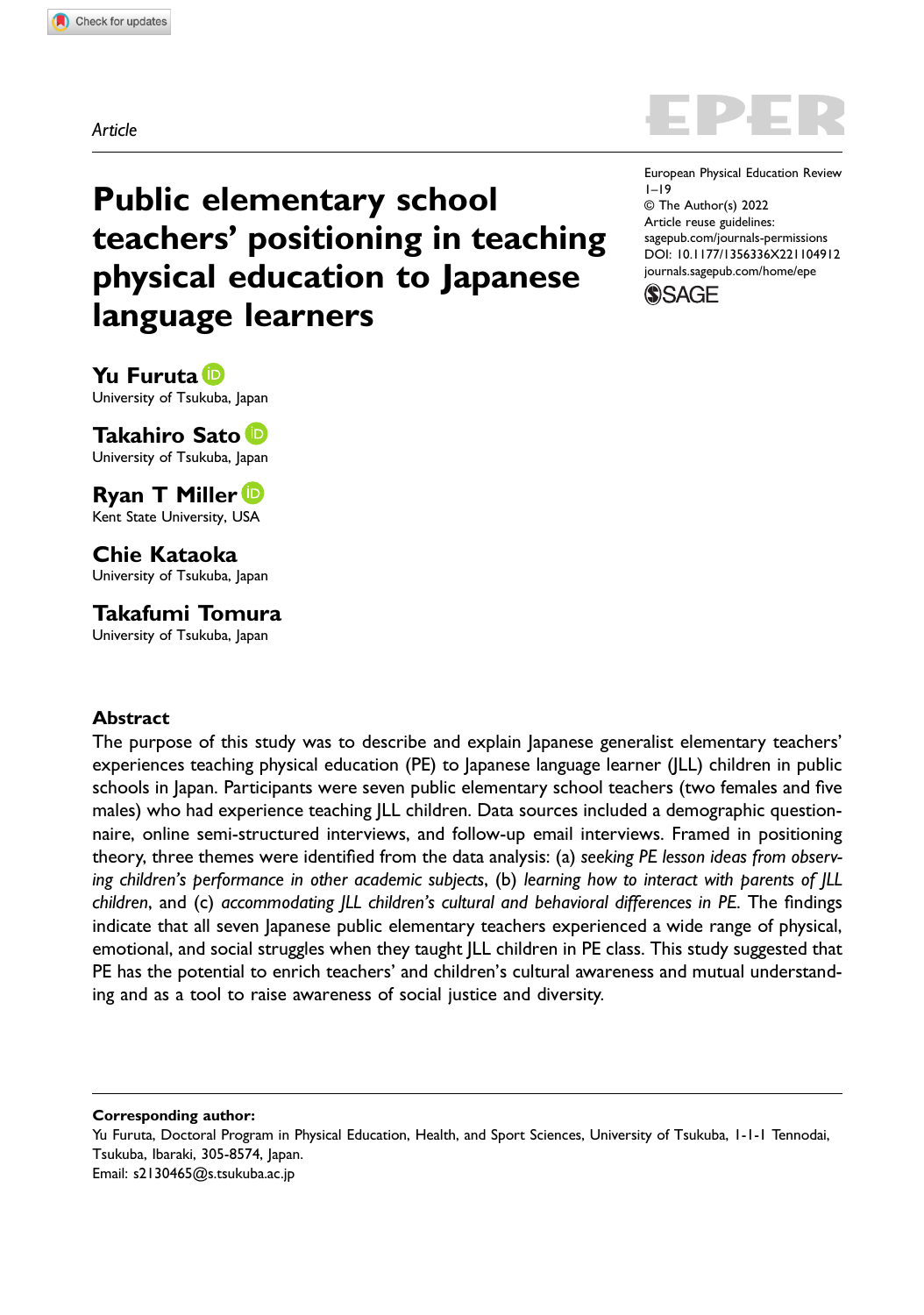#### Keywords

Pedagogy, Japanese as a second language, diversity, teacher education, professional development, language learner

# Introduction

In the past decade, Japanese public schools have become increasingly ethnically, culturally, religiously, and linguistically diverse. The Ministry of Education, Culture, Sport, Science, and Technology (MEXT) (2020) reported that there were 40,755 Japanese language learners (JLLs; i.e. children who live in Japan but whose primary language is one other than Japanese, who lack Japanese language proficiency, and who receive Japanese-as-a-second-language lessons) enrolled in public schools in Japan in 2018, representing an increase of 18% since 2016. Due to the amended Immigration Control Act (Immigration Services Agency of Japan, 2019), it is expected that the growth of the immigrant population in Japan will continue to accelerate.

Many teachers in Japanese schools believe that children from countries outside of Japan are an important population in Japanese schools because their inclusion may help improve the intellectual engagement, self-motivation, citizenship, cultural engagement, critical thinking, and problem solving of all children (Takahashi, 2000). However, many Japanese elementary teachers struggle to help JLL children adapt to the Japanese culture and adjust to the academic and social environment of Japanese public schools (Takenaka et al., 2016). Teachers may lack knowledge about how to identify and adapt to cross-cultural differences in religious beliefs, communication styles, food preferences, lifestyles, and physical activity habits (de Munck, 2000). Therefore, many teachers struggle to develop culturally relevant teaching skills and knowledge of how JLL children adapt to the socio-cultural aspects of Japanese elementary schools. Japanese teachers may lack knowledge about teaching language skills, including not only speaking, listening, reading, and writing but also linguacultural elements such as how to use honorifics (Li and Umemoto, 2010). Japanese, the official and main language, can be challenging for JLLs because it uses four types of vocabulary (Japanese origin, Sino-Japanese, foreign loanwords, and hybrids) and the Japanese writing system uses multiple scripts (Kanji, Hiragana, Katakana, Roman alphabet, and Arabic numerals). Teachers also have difficulty correcting JLL children's misuse of honorifics in Japanese, which can cause various challenges for intercultural relationships (Hatta et al., 1998). As a result of the difficulty of communication with JLL children, Japanese teachers may find a significant gap in academic achievement between native Japanese-speaking students and JLLs (Kobayashi and Tsuboya, 2021). In particular, many elementary language learners perform poorly because of challenges in handling the unique linguistic demands of various subject areas (e.g. physical education (PE), reading, and mathematics) (Sato and Hodge, 2016).

# Teaching second language learner children in PE

In PE lessons, elementary teachers use language as a tool to question, direct, explain, suggest, prompt, and stimulate children to think. In turn, children are encouraged to respond by describing, explaining, discussing, and expressing ideas and reactions in the PE class (Government of Ireland, 1999). The PE class can also be a site for supporting language acquisition; for example, elementary teachers could label items using discipline-specific academic language (e.g. skipping, jumping, and dribbling) in both the first and second language using task cards or handouts (Samalot-Rivera et al., 2018).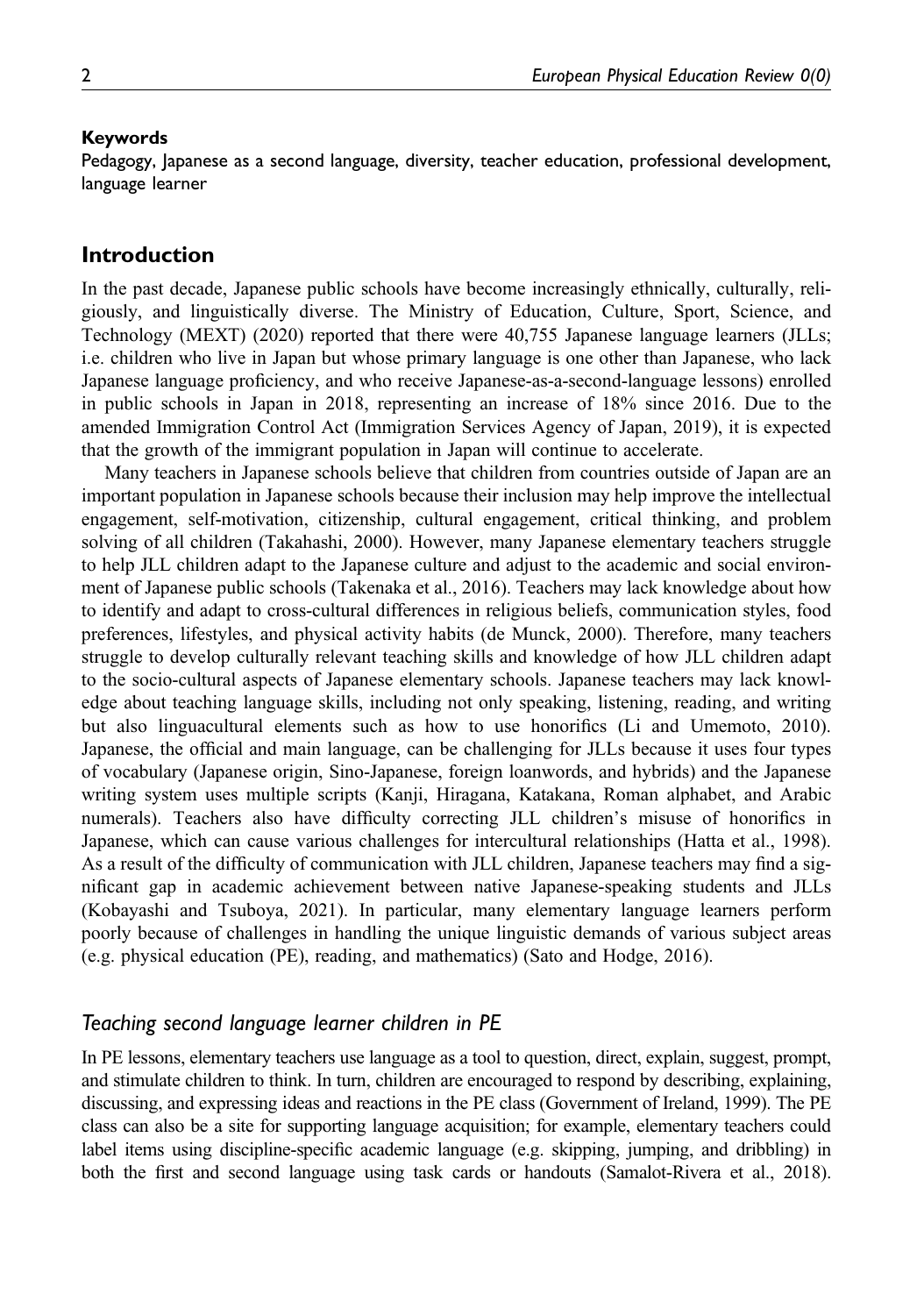There are several studies that have explored PE teachers' experiences in teaching second language learners in elementary schools (e.g. Sato, 2012; Sato and Hodge, 2016; Sato et al., 2019) and in secondary schools (e.g. Sato and Sutherland, 2013; Sato et al., 2022) in the United States. For example, Sato (2012) found that many PE teachers had difficulty teaching elementary English language learner (ELL) children. Much of their struggle had to do with academic language discourse issues, cultural differences (e.g. collectivism vs. individualism), language barriers, and an unawareness of ELL students' academic backgrounds in PE. All PE teachers were greatly challenged as they attempted to overcome those barriers, but they still sought best practices for teaching ELL students in PE. In addition, in PE classes, different from many other classroom settings, misunderstandings due to linguistic challenges can result in safety concerns for language learner students (Sato et al., 2019). However, de Munck (2000) explained that when teachers gained knowledge and skills for teaching children in different ways (i.e. not treating children homogeneously), the class atmosphere improved, which motivated all children to develop cultural awareness through diversity of religion, culture, and language.

PE should be considered an important academic subject that produces substantial positive effects on the academic and social development of second language learner children (Graham et al., 2012). Therefore, elementary teachers must engage in reflective action, which involves first identifying and then critically challenging their initial assumptions about teaching second language learners (e.g. stereotypes regarding culturally popular sports, physical attributes, and beliefs toward second language learners' national, cultural, and ethnic backgrounds) (Sato et al., 2022).

### Japanese public elementary educational system

Japanese elementary schools provide six years of education from age 6 to 12, which is also called primary education (Grades 1–6). The school year starts on 1st April and ends the following March. The curriculum consists of Japanese, social studies, mathematics, science, life studies, music, arts and handcrafts, homemaking, moral education, and health and PE (health and PE are combined and considered one subject area). One teacher is assigned to a classroom consisting of around 30–40 children, including JLLs. Elementary school teachers are responsible for teaching and assessment of all academic subject areas, including PE (MEXT, 2020; Sato et al., 2020a, 2020b). PE lessons are typically 45 minutes long in public elementary schools (Nakai and Metzler, 2005).

After World War II, MEXT mandated a course of study which contains both the objectives and content of PE (Takahashi, 2000). Historically, Japanese PE is underpinned by five characteristics identified by Takahashi (2000): (a) democratic PE, (b) culture-oriented PE, (c) fitness-oriented PE, (d) school PE for lifelong participation, and (e) PE for mind and body. The ultimate objective is to cultivate an attitude that will cause students to live a happy and cheerful life that integrates physical activity and to acquire an understanding of the values of health and safety (Nakai and Metzler, 2005). With increasing linguistic diversification in recent years, teachers in Japan must teach and assess PE taking into consideration JLLs' linguistic concerns and modify lessons to meet JLLs' unique needs (Takahashi, 2000).

Japanese elementary teachers tend to consider PE a subject in which children interact a great deal with other children, and it has been suggested that PE is particularly effective in fostering social attitudes such as mutual understanding (Takada et al., 1999). To our knowledge, no study has documented teachers' perceptions and experiences in teaching JLLs in inclusive PE lessons at public elementary schools in Japan. In order to develop quality PE and provide a social environment that addresses diversity and social justice, it is critical to understand how elementary teachers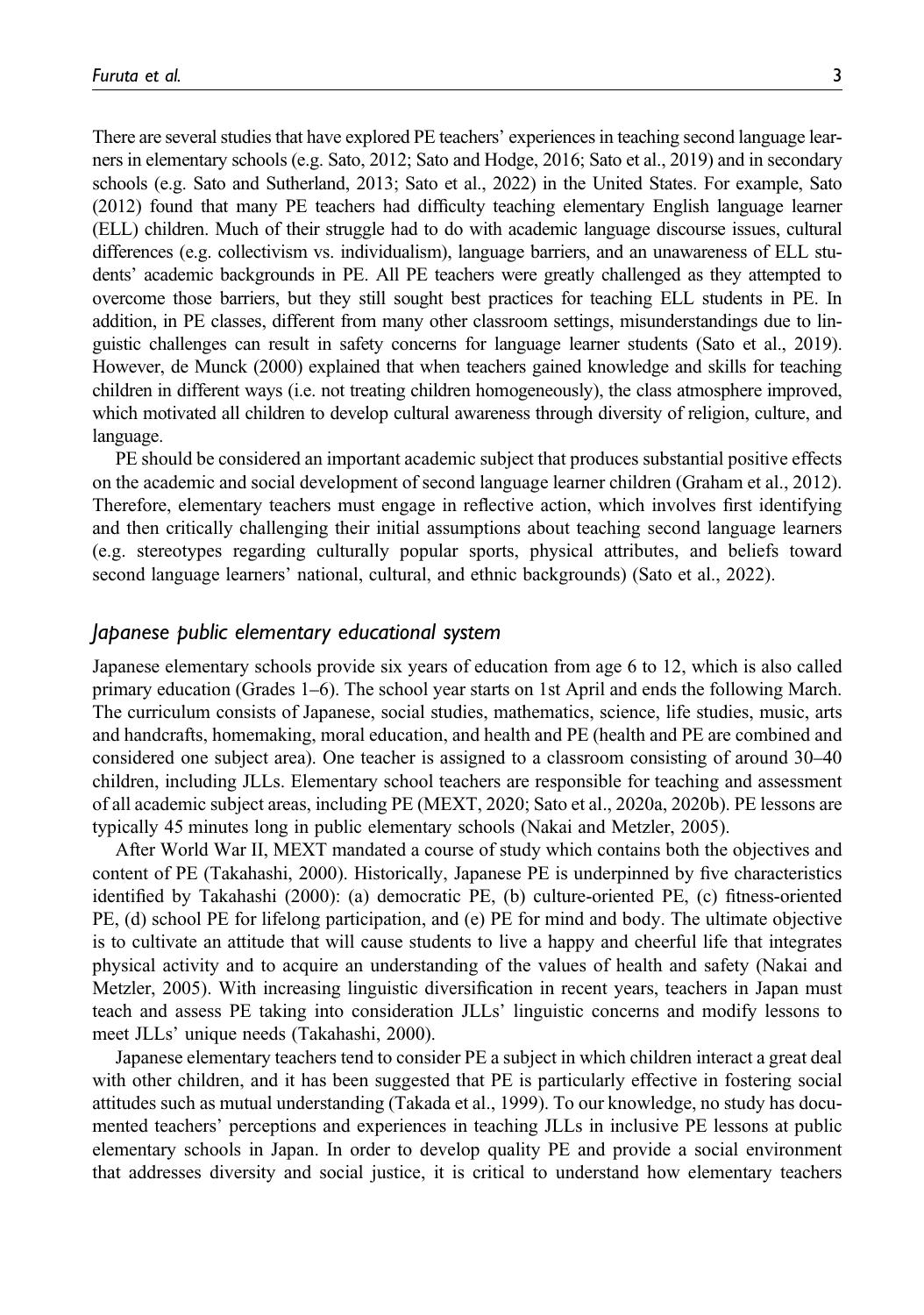develop a PE class atmosphere where all children feel comfortable developing their communication skills and respecting individual differences.

### Theoretical framework and purpose

The current study was grounded in positioning theory (van Langenhove and Harré, 1999). This is a theory of social behavior that explains the fluid patterns of dynamic and changing assignment of rights and duties among groups of social actors (Varela and Harré, 1996). The term positioning involves the analysis of interpersonal encounters from a discursive viewpoint (Hollway, 1984). This framework allows researchers to explore teachers' capacity to position themselves and others and, in this case, to describe how teachers negotiate and implement PE curricula with JLL children.

The current study examined Japanese elementary teachers' views about teaching JLL children in PE classes. According to McVee et al. (2004), elementary teachers aim to treat all children equally; however, second language learner children often lag behind their native-speaking peers and sometimes show slow progress in closing this gap (Abedi and Gándara, 2006; Kobayashi and Tsuboya, 2021). Because most teachers identify with the dominant culture, they have not typically experienced language, race, or other diverse factors as constructs that position them in opposition to the mainstream. Therefore, positioning theory may help us better understand and explain what Japanese elementary teachers might or might not do based on their experiences, which influence their thoughts, feelings, and perceptions about teaching children of diverse backgrounds.

One perspective of positioning theory is intentional self-positioning, which incorporates how a person positions him or herself within the structure of rights and duties (Yoon, 2008). Hermans (2001) identified two types of factors, internal and external, which influence human behavior. An internal factor refers to a position within the inner group where the individual focuses on selfdevelopment to assess and evaluate personal strengths and characteristics. An external factor refers to a position (of others) within the outer group (e.g. my JLL children and my colleagues). Self-positions identify the complex shifts between internal and external factors that help to describe an individual's professionalism, dispositions, and challenges. For example, teachers of JLLs may have a problem with their own self-image because of their stereotypes of a JLL's country of origin (Sosa and Gomez, 2012).

Davies and Harré (1990) use the term "reflective positioning," which is useful in explaining how teachers position themselves in their roles and responsibilities as physical educators. Teachers' reflective positions shape how they perform their roles, and patterns of reflection (e.g. conversation) position themselves and JLL children in their classrooms (Jones, 2001). When the Japanese elementary teachers participate in diverse discourses, including silent (teachers talk and students listen) and/or active (teachers facilitate while students talk to each other) discourses, they must reference their own experiences and backgrounds that position their beliefs, thoughts, and judgments and determine their own roles (e.g. roles as teachers, facilitators, parents, or helpers). They may be able to analyze critically what they are doing and consider how they (teachers) could apply their knowledge and skills to various situations (first to sixth grades) in the teaching environment (Jones, 2001). Although they might consciously understand that they play various roles when teaching or working with JLL children, they might unintentionally position such children in their classes as powerless learners in isolated spaces, which can lead to negative consequences such as marginalization (Yoon, 2008).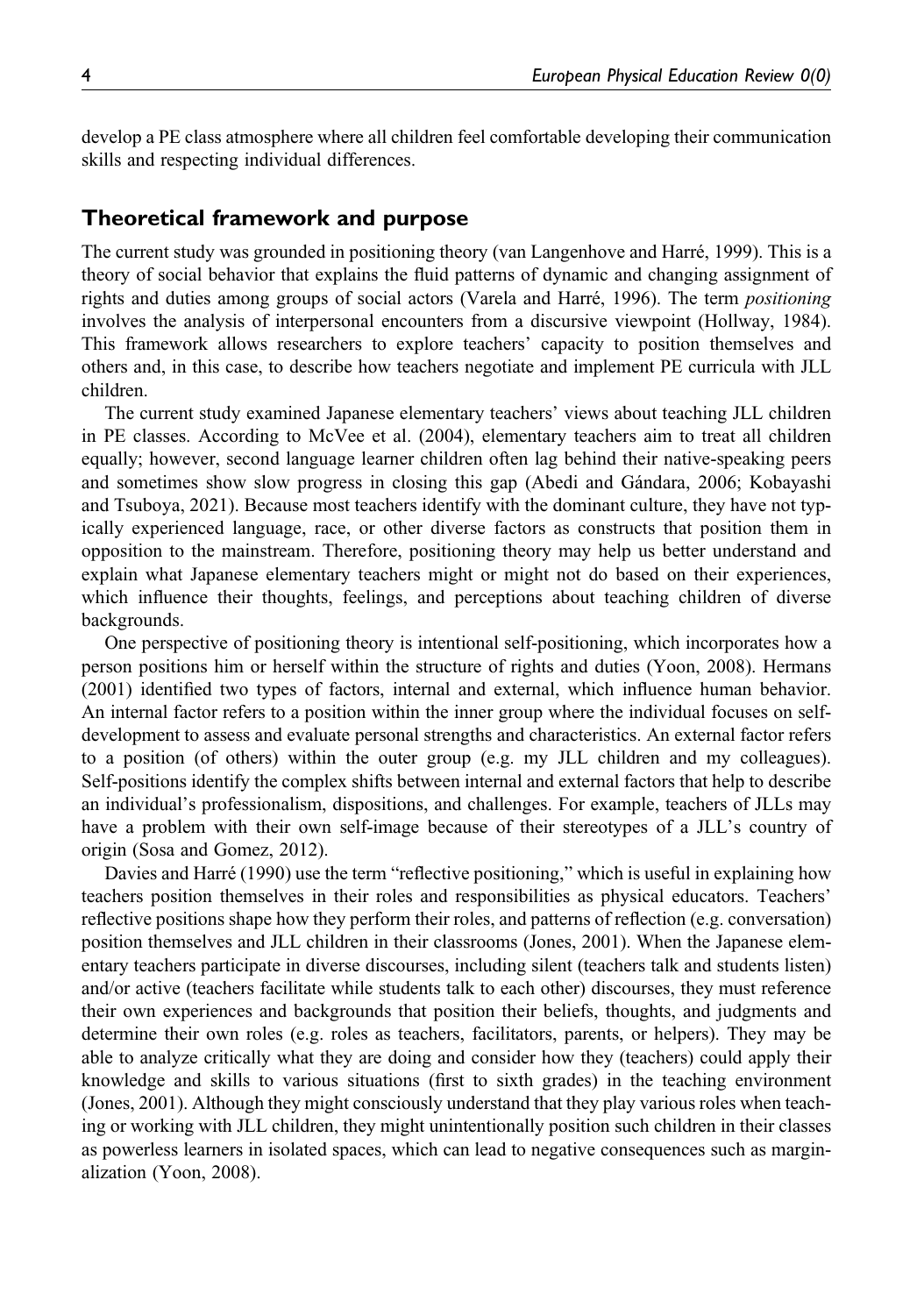According to Davies and Harré (1990), interactive positioning is when one person assigns positions to another. Teachers' positioning influences potential forms and actions of speech (Harré and van Langenhove, 1999). Interactive positioning involves multiple storylines; individuals are available to them with multiple positions that they can sometimes strategically adopt, contest, or play off one another. A teacher, for example, might shift between assigning the position of "student," "friend," or "son/daughter" when attempting to cajole a child into doing something (Andreouli, 2010).

Interactive positioning also explains teachers' decision making about pedagogy, behavior management, and lesson examples that positively or negatively influence academic and social positions for JLL children. Interactive positioning helps to identify political or hierarchical interactions among conflicting values or norms on the part of the teacher and learner(s). In fact, a teacher might reject or accept children as a function of his or her positioning (Harré and Moghaddam, 2003). Some teachers are not aware of how to support children from diverse populations (Columna et al., 2009), such as JLLs. Positioning theory is, therefore, a powerful lens for examining how Japanese elementary teachers position themselves and others in educational contexts. While research pertaining to elementary teachers is ubiquitous, few studies have utilized this theoretical framework to understand positioning experiences in teaching second language learners in PE (see, however, Lamb, 2016; Sato et al., 2019, 2022). Further, this theoretical paradigm has not been previously utilized in regard to examining the meaning of teaching experiences among elementary teachers in Japan. Thus, the current study will provide unique insight into elementary teachers' positioning and teaching experiences in elementary education in Japan.

The purpose of the current study was to describe and explain Japanese elementary teachers' experiences in teaching PE to JLL children at public schools. The research questions guiding this study were: "What were Japanese public elementary teachers' experiences in teaching JLL children in PE classes?" and "How did Japanese public elementary teachers position themselves in teaching JLL children in PE classes?"

Previous studies grounded in positioning theory have found that not all teachers have equal access to the rights and duties to teach language learners effectively. Further, teachers' selfpositioning can affect their classroom practices and the performance of language learners (e.g. Kayi-Aydar, 2015; Yoon, 2008). Therefore, this study focused on how the ongoing use of the JLL label also unintentionally positions teachers to view their students as academically and socially capable or incapable in the PE setting.

# Method

This study adopted an exploratory-descriptive case study research design (Yin, 2017). An exploratory-descriptive case study is often referred to as an interpretive case study (Merriam, 1998). A case study method is a logical sequence that helps researchers to connect empirical data to the study's research questions and, ultimately, to some set of conclusions (Yin, 2017).

### Participants and research sites

In this study, snowball sampling was used (Yin, 2017). Snowball sampling is a non-random sampling method that uses a few cases to help encourage other cases to take part in the study, thereby increasing sample size. This approach is most applicable in small populations that are difficult to access due to their closed nature (Brewerton and Millward, 2001). In the context of the present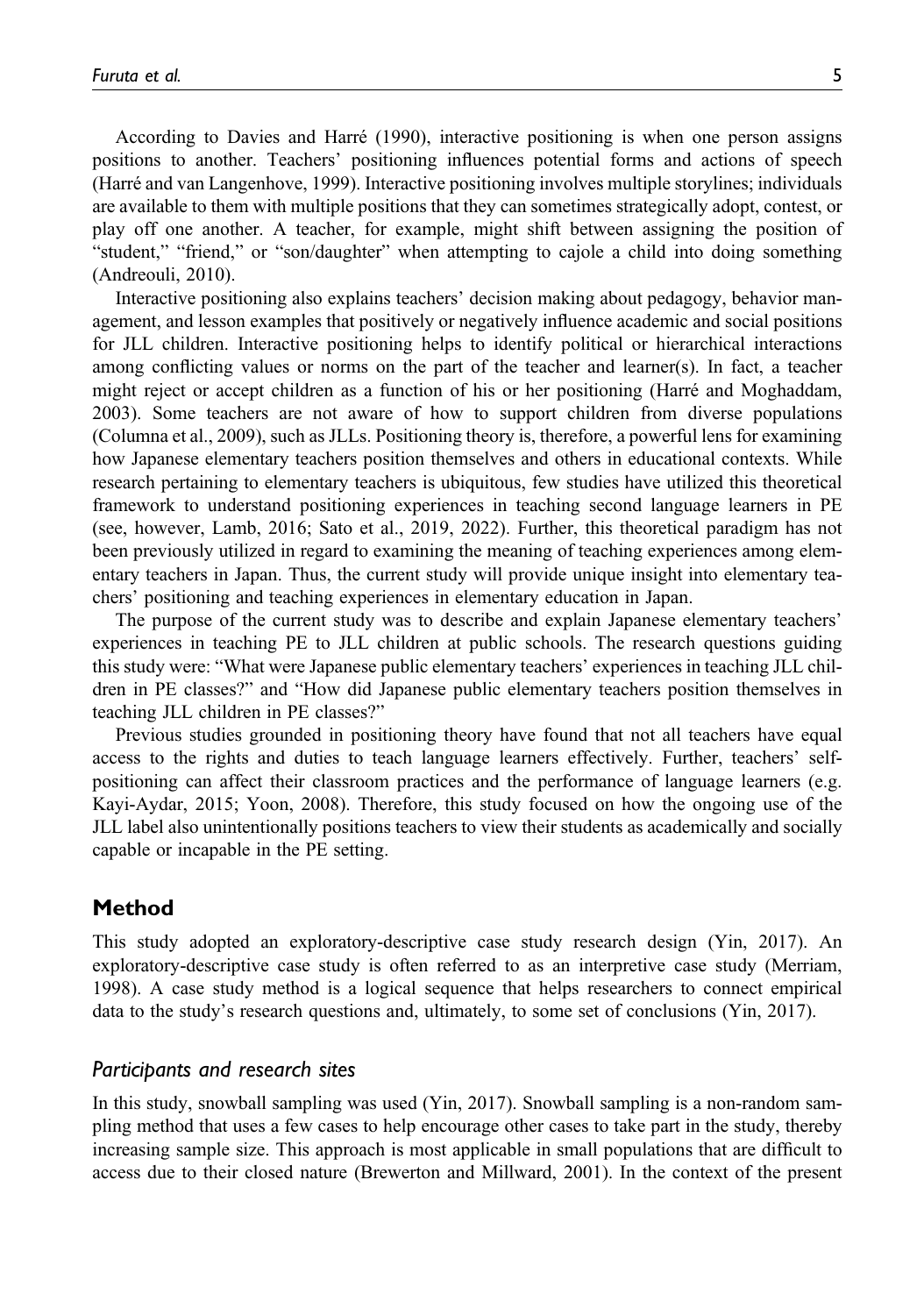study, Japanese elementary schools, only one teacher is assigned to a classroom and teaches all the academic subject areas, including PE, to their class. In this way, each teacher and classroom form a relatively closed unit. Therefore, we utilized teachers' professional networks (i.e. relationships among teachers) to recruit public elementary school teachers as participants. The selection of the participants involved soliciting nominations (from the lead researcher's former colleagues in the Kanto region in Japan) of teachers who matched the following selection criteria: participants must (a) possess an elementary school and PE teaching license, (b) have experience teaching PE including JLL children, and (c) have more than three years of teaching experience in elementary school (i.e. not a beginning teacher). In addition to these criteria, only the teachers who accepted online interviews were included. Because of the COVID-19 pandemic, the researchers were unable to conduct face-to-face interviews.

Seven public elementary teachers (two females and five males) who had experience teaching JLL children were selected. All participants were teaching in the Kanto region of Japan (including Ibaraki, Chiba, Saitama, and Tokyo) and belonged to various school districts. Across Japan, public schools are required to follow a prescribed course of study as a part of the national curriculum standards. Therefore, there are common curriculum standards across the participants, allowing us to investigate the teachers' experiences in teaching PE including JLL children. The teachers had from 1 to 14 years of experience teaching JLL children. Pseudonyms for the seven participants are as follows: Ms. Arita, Mr. Hori, Mr. Kanda, Mr. Kondo, Ms. Murase, Mr. Santo, and Mr. Shirota. Demographic information about the participants is available in Table 1.

### Data collection

The data sources were a demographic questionnaire, online semi-structured interviews, and follow-up email interviews. The focus of this study was to understand public elementary school

| Pseudonym   | Gender | Location<br>(prefecture) | Years of<br>teaching<br>experience | Years of<br>teaching JLL<br>children | Nationality of<br>ILL children                                         | First language of<br>ILL children                              |
|-------------|--------|--------------------------|------------------------------------|--------------------------------------|------------------------------------------------------------------------|----------------------------------------------------------------|
| Ms. Arita   | F      | Ibaraki                  | 4                                  | $\overline{2}$                       | Australia, Sri<br>Lanka                                                | English, Sinhalese                                             |
| Mr. Hori    | м      | Ibaraki                  | 3                                  |                                      | Thailand                                                               | Thai                                                           |
| Mr. Kanda   | M      | Tokyo                    | 14                                 | 14                                   | China, Mongolia,<br>Nepal,<br>Philippines,<br>South Korea.<br>Thailand | Chinese,<br>Mongolian,<br>English,<br>Tagalog,<br>Korean, Thai |
| Mr. Kondo   | м      | Tokyo                    | 15                                 | 5                                    | China, Philippines                                                     | Chinese, Tagalog                                               |
| Ms. Murase  | F      | Saitama                  | 19                                 | $\mathbf{2}$                         | Ukraine                                                                | Ukrainian                                                      |
| Mr. Santo   | м      | Chiba                    | 14                                 | 6                                    | China, Philippines,<br>Russia, Spain                                   | Chinese, English,<br>Russian,<br>Spanish                       |
| Mr. Shirota | м      | Tokyo                    | $\overline{2}$                     | 3                                    | China, Bangladesh,<br>Philippines                                      | Chinese, Bengali,<br>Tagalog                                   |

Table 1. Demographic information of the participants.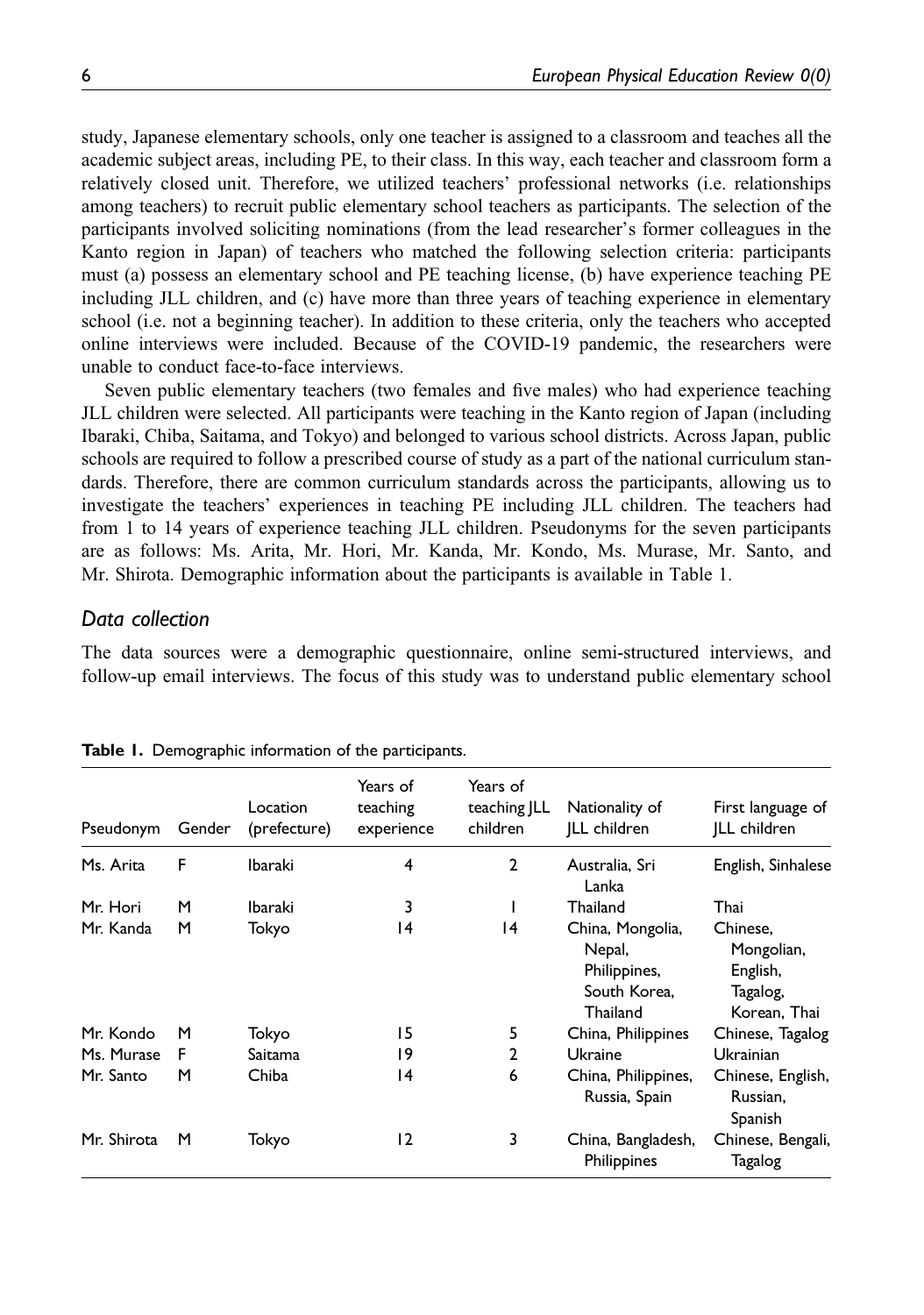teachers' experiences, positioning, and reflections on educating and interacting with JLL children in PE classes. All data collection procedures were approved by the Institutional Review Board (approval number: PE019-151) at the lead researcher's university.

Demographic questionnaire. Two survey scales, titled English as Second Language Students in Mainstream Classrooms: A Survey of Teachers (Reeves, 2006) and Elementary Physical Educators' Positioning in Teaching English Language Learners (Sato and Hodge, 2016; Sato et al., 2019), were modified (e.g. the term "Second Language Students" and "ELL" were changed to "JLL children") and used to collect survey data from the participants. This demographic questionnaire was used to collect descriptive, quantifiable data from the participants. The demographic questionnaire was divided into two sections. Section A was focused on teachers' experiences in teaching JLL children. Section B was focused on the teachers' thoughts throughout their experiences teaching JLL children. The demographic data were used to understand participants' background information including attributes, experiences, and perceptions of their experiences teaching JLL children in PE.

Online semi-structured interviews. This study was conducted during the COVID-19 pandemic. In order to maintain social distance and avoid face-to-face contact and long-distance travel, interviews were conducted through social network services using online video calls.

This study used semi-structured interviews that were organized using 17 predetermined, openended questions (DiCicco-Bloom and Crabtree, 2006), which were derived from the literature on positioning theory, second language learners, teacher professional development, and PE. In particular, the interview questions were based on those originally developed by Reeves (2006) and modified by Sato and Hodge (2016) and Sato et al. (2019). For this study, questions were modified and carefully worded in consideration of the context of Japanese elementary schools (Yin, 2017). The researcher asked the predetermined questions as well as additional follow-up questions to obtain information and insights about the participants' experiences teaching JLL children. The interviews lasted approximately 60 minutes each. Examples of interview questions include: (a) How have your experiences in teaching PE including JLL children changed over time? (b) What were the challenges of including JLL children in your elementary PE classes? Did you use any instructional techniques or strategies to overcome those challenges? (c) What are the advantages and/or disadvantages of teaching PE lessons that include JLL children? Are there any teaching strategies that can be applied to other subjects?

Follow-up email interviews. Email messages were employed to ask follow-up questions, especially when clarifications, explanations, and/or previous responses were needed (Meho, 2006). The lead researcher followed up with each participant via email as warranted.

Translation process. This study used the cross-cultural translation technique developed by Banville et al. (2000) and Hodge et al. (2013) to translate the survey questions and the predetermined interview questions as well as the resulting data. All survey and interview questions were asked in Japanese to all seven participants. For the translation process, one native Japanese speaker (A, who collected the data) translated and modified the two surveys and the interview questions from Reeves (2006), Sato and Hodge (2016), and Sato et al. (2019) from English to Japanese. After translation into Japanese, two bilingual native Japanese speakers (A and B) and two other native Japanese speakers (C and D) discussed the adequacy of the translation to fit the Japanese context (e.g. the term "PE teacher" was changed to "elementary teacher"). They then edited the translated interview and survey questions as deemed necessary for proper vocabulary, grammar, and syntax and to ensure that the meanings of the translations and the original English questions were the same. Similarly, the interview data were translated from Japanese to English.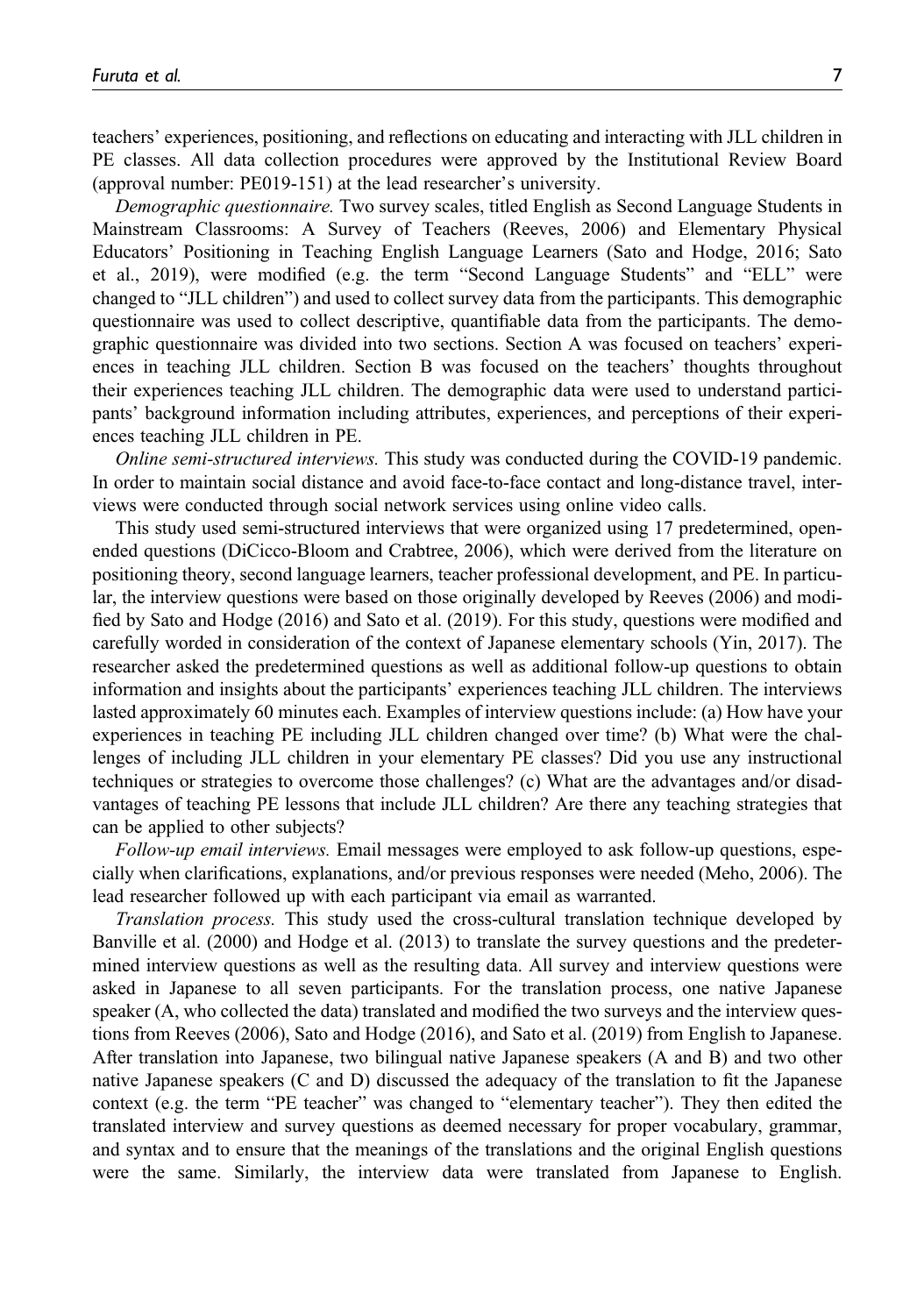Translation of the data to English was conducted by one native Japanese speaker (A), who compared the translation with the originals and discussed the translation with colleagues (B, C, and D) including one native English speaker (E). Agreement was reached on all items in the interview data.

Data analysis. A constant comparative method (Boeije, 2010) was used to interpret the data from the online semi-structured interviews and the follow-up email interviews, which allowed themes to be identified from the data. The basic strategy of this analysis process is to do what its name implies—constantly compare (Hastie and Glotova, 2012). Using constant comparative analysis, data from different people are compared and contrasted and the process continues until the researcher is satisfied that no new issues will arise from the data set (Glaser and Strauss, 1967). In this study, the process of constantly comparing data from several sources led to tentative categories that were compared to each other and to other data, which is the process of category construction.

More specifically, each potentially meaningful piece of data within the interview transcripts from each participant was independently coded by all researchers. If there were any differences in coding, the researchers discussed them until agreement was reached. Some codes were combined during this process (similar terms such as *habits* and *actions*), whereas other initial codes were split into multiple codes (i.e. subthemes). Then all researchers interpreted each participant's storyline and primary messages (i.e. what the participant was trying to convey) using the coded data. The second step was to identify the implicit and explicit aspects of the participants' data.

Finally, the researchers examined the final codes to organize them into a hierarchical structure using the number of individual and group codes (i.e. how many times key terms appeared in the data source). Then all data and definitions of key terms were sent back to all participants for member checking (Patton, 2002). We received final confirmation from all participants. The researchers grouped the codes into thematic categories, which were then refined into recurring themes (Boeije, 2010).

Member checking and peer-debriefing. Member checking was used to reduce the impact of subjective bias (Patton, 2002). The researcher sent electronic transcripts of the interviews to the respective participants, and the participants acknowledged accuracy of the transcripts. Peer-debriefing is a process of exposing oneself to a knowledgeable peer in a way paralleling an analytic session, with the purpose of exploring aspects of inquiry that might remain only implicit in the inquirer's mind (Patton, 2002). For this study, two professional colleagues who had expertise in qualitative research agreed to serve as peer-debriefers. These individuals reviewed the established themes and agreed with the findings of the researchers. They deemed the interpretations of the data to be accurate and representative.

# **Results**

A review of the results of the demographic questionnaire related to teaching JLL children in PE indicated that almost all of the scores were scattered from neutral to positive (see Table 2).

Although the survey data show that the participants generally felt it was important to create an inclusive classroom and include JLL children in PE classes, the qualitative analysis shows that they had difficulty doing so. Three major interrelated and complex themes were identified from the data analysis: (a) seeking PE lesson ideas from observing children's performance in other academic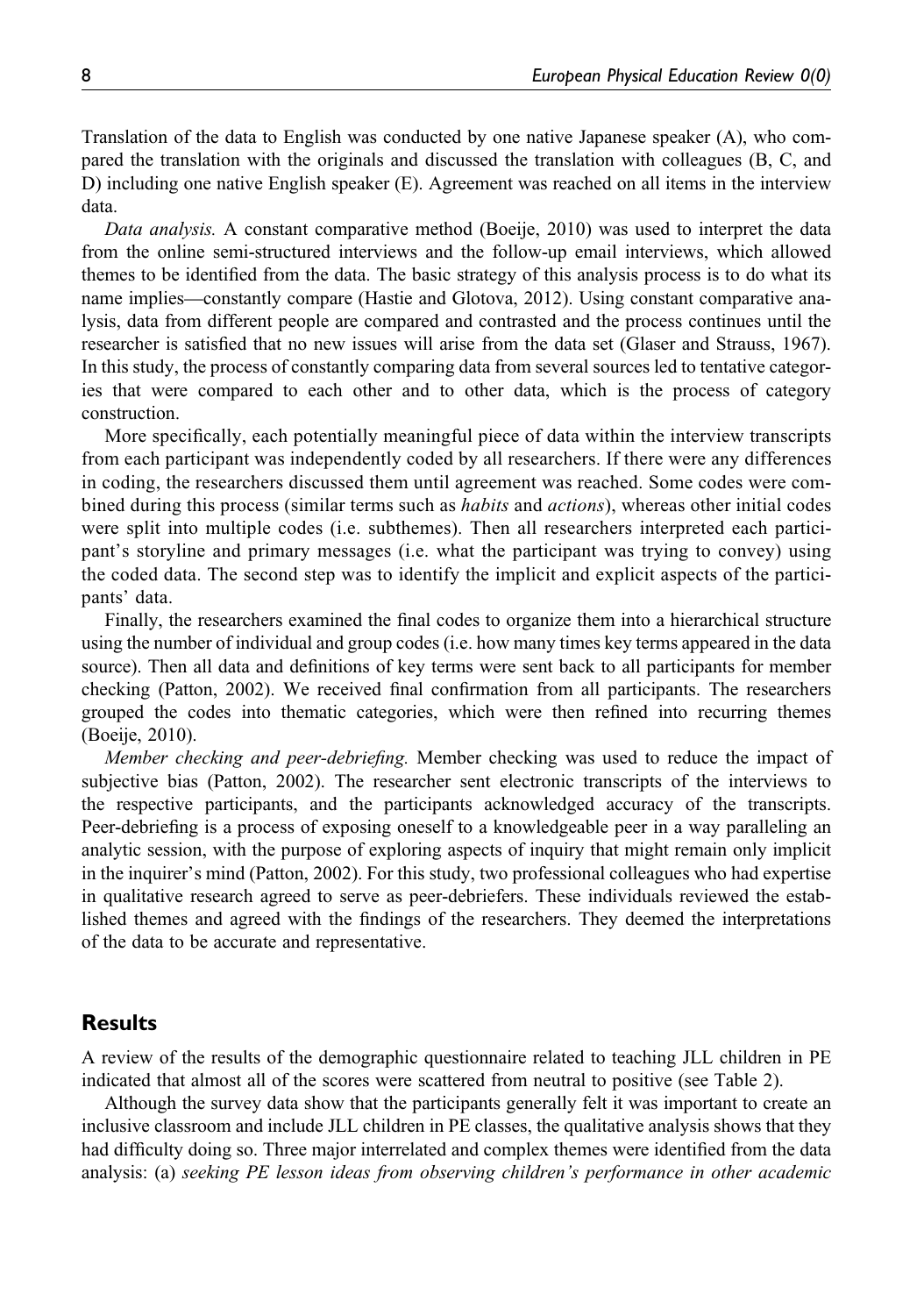|                                                                                                                                                              | Strongly<br>agree |                |                | Agree Neutral Disagree | Strongly<br>disagree |
|--------------------------------------------------------------------------------------------------------------------------------------------------------------|-------------------|----------------|----------------|------------------------|----------------------|
| Cultural and social diversity (nationalities, languages,                                                                                                     | $\overline{2}$    | 3              | $\mathbf{2}$   |                        |                      |
| disabilities, sexuality) has benefits for all children in PE.<br>JLL children should avoid using their native language<br>while attending elementary school. |                   |                |                |                        | 6                    |
| JLL children should attain a minimum level of Japanese<br>competency to participate in PE classes.                                                           |                   | 2              | 3              | 2                      |                      |
| The inclusion of JLL children in elementary PE creates a<br>positive educational atmosphere.                                                                 | 4                 | $\overline{2}$ |                |                        |                      |
| Elementary school teachers have enough time/skill to<br>deal with the needs of JLL children to teach PE.                                                     | 3                 |                | $\overline{2}$ |                        |                      |
| Participation in PE contributes to the improvement of<br>JLL children's Japanese language competency.                                                        | $\overline{2}$    | 3              | $\mathbf{2}$   |                        |                      |
| It is good practice to lessen the difficulty of PE<br>coursework for JLL children.                                                                           |                   |                |                |                        | 6                    |
| It is good practice to lessen the quality of coursework<br>for JLL children.                                                                                 |                   |                |                |                        | 6                    |
| I can evaluate PE without being affected by the Japanese<br>language competency of JLL children.                                                             | $\mathbf{2}$      | $\mathbf{2}$   |                | $\mathfrak{p}$         |                      |
| In an inclusive classroom, teachers should give individual<br>assignments to JLL children.                                                                   | 3                 | $\mathbf{2}$   | 2              |                        |                      |
| The modification of the class coursework for JLL<br>children is unavoidable.                                                                                 |                   | $\overline{2}$ | $\overline{2}$ | $\mathbf{2}$           |                      |

Table 2. Results of the questionnaire on the participants' perspectives about teaching JLLs.

JLL: Japanese Language Learner; PE: physical education.

subjects, (b) learning how to interact with parents of JLL children, and (c) accommodating JLL children's cultural and behavioral differences in PE. Each of the themes is described below.

# Theme One: Seeking PE lesson ideas from observing children's performance in other academic subjects

This theme demonstrates how the Japanese elementary teachers used students' academic performance in other classes (e.g. information and communication technology (ICT), reading and writing) and activities (e.g. students' communication during recess) as vital sources of PE lesson ideas. The teachers became more conscious of their professional learning about how they might use teaching strategies from other academic classes as well as recess (outside PE classes). Mr. Santo, for example, believed that visual aids using ICT tools helped JLL children reflect on what they have learned in PE classes. PE lessons using ICT tools encouraged JLL children to think about important lesson information because ICT tools allowed JLL children to organize their thoughts:

I think I should have visual aids when I teach JLL children in PE. I used a white board, team activity notes, and ICT tools. Using various visual aids helped JLL children and other students with learning disabilities who struggled to follow my instructions. JLL children absolutely face language barriers,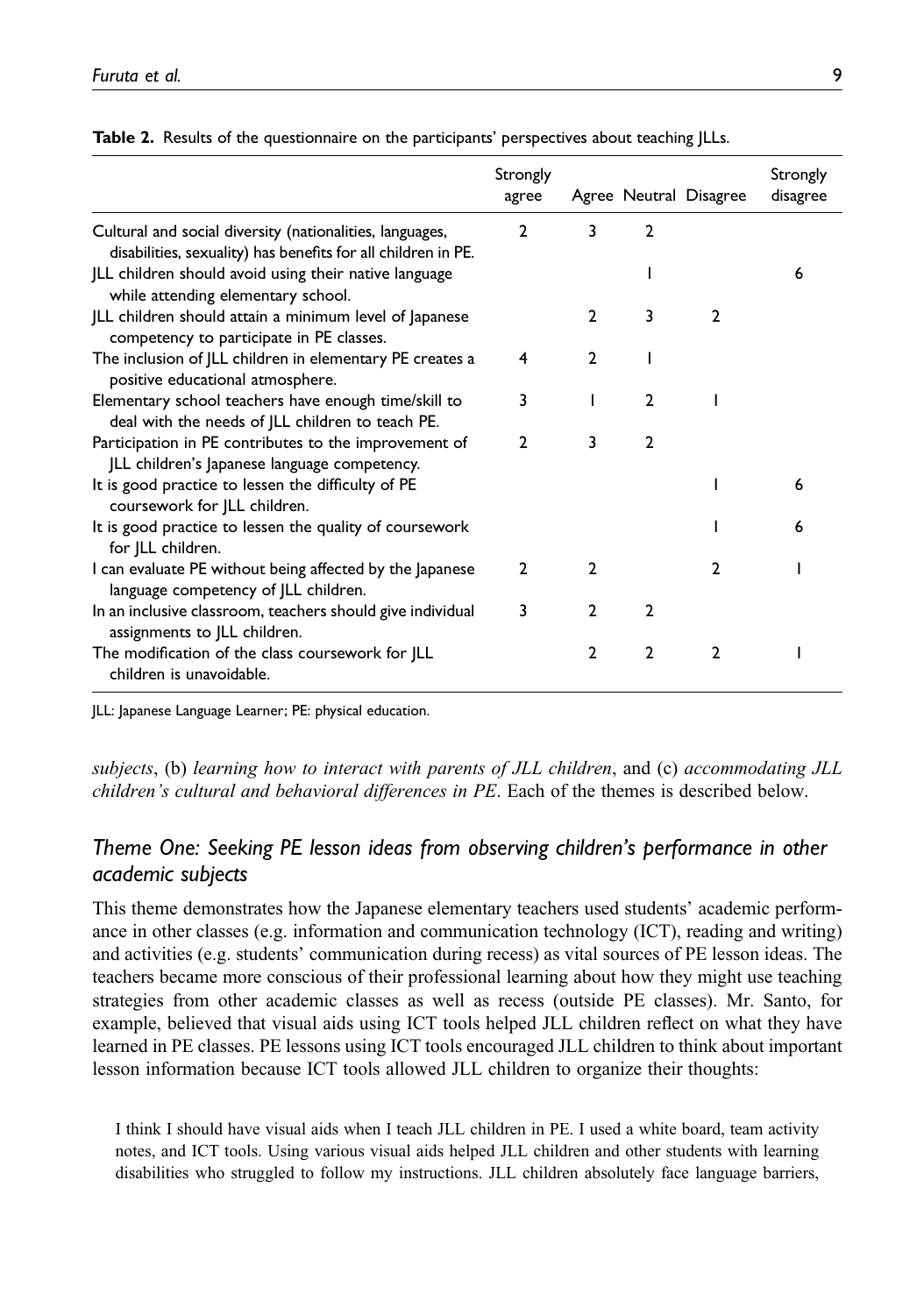but I think the language barriers allowed all children to think about how to help and support each other through PE. (Mr. Santo, interview)

Mr. Santo believed that his students should be provided with opportunities to maximize their learning by engaging in meaningful social interactions with classmates through various educational techniques and skills from other academic subjects. Mr. Kanda also learned that it was important for all children to have some experience that challenges their thinking. For example:

When I taught JLL children, I taught how to write Hiragana [one of the scripts of the Japanese language] in the classroom. However, I have many local children in the class, so I cannot deal with JLL children all the time, so I used peer tutoring strategies where local students who wrote Hiragana well helped JLL children in the class. I also applied this peer tutoring strategy to PE class. These JLL children did not understand the rules and routines of the activities. The local students did not speak English or other languages, so local students automatically used gestures. If the rules and routines were complicated, local students simplified the rules and routines. The local students learned how to accept JLL children in PE. (Mr. Kanda, interview)

Mr. Kanda explained that he observed students' peer tutoring during Japanese language classes. Therefore, he applied similar peer tutoring strategies in PE classes, so that all students helped JLL children understand the PE lesson content. Another participant, Ms. Murase, also shared her experience:

All children with and without disabilities play together during recess. They often argued with each other while playing. In PE classes, when I taught team activities, it was difficult to divide them into two teams. I allowed all students to think about how to divide themselves into two different groups. Some children had a short temper, language difficulties, cultural differences, or a wide range of motor skills. Although this study is about JLL children, all children kept thinking what the best for them in the PE classes is. I learned student-centered and decision-making approaches in inclusion during recess. (Ms. Murase, interview)

Ms. Murase learned from the observations of social interactions between students with and without disabilities that student-centered activities are important for diverse children, including JLL children. Ms. Murase allowed the students to make decisions and become autonomous and independent learners by placing the responsibility for learning in the hands of the children in PE classes. All participants believed that using classroom observation and behavioral observation during recess helped them to identify motor and social skills and design PE lessons, because they could assess their JLL children's cognitive, motor, and communication abilities.

## Theme Two: Learning how to interact with parents of JLL children

This theme captured the need for Japanese elementary teachers to make decisions, serve active roles, and take on responsibilities similar to parents in PE class. Some of the reasons for this were cultural differences and JLL children's and parents' low proficiency in the Japanese language. In fact, the participants struggled to communicate with some of their students' parents, who seldom participated in their children's learning. Mr. Kondo, for example, felt that many parents of JLL children did not know how to treat and care about the academic progress of their children, particularly in PE. There were cultural differences and challenging experiences, which led teachers to reflect,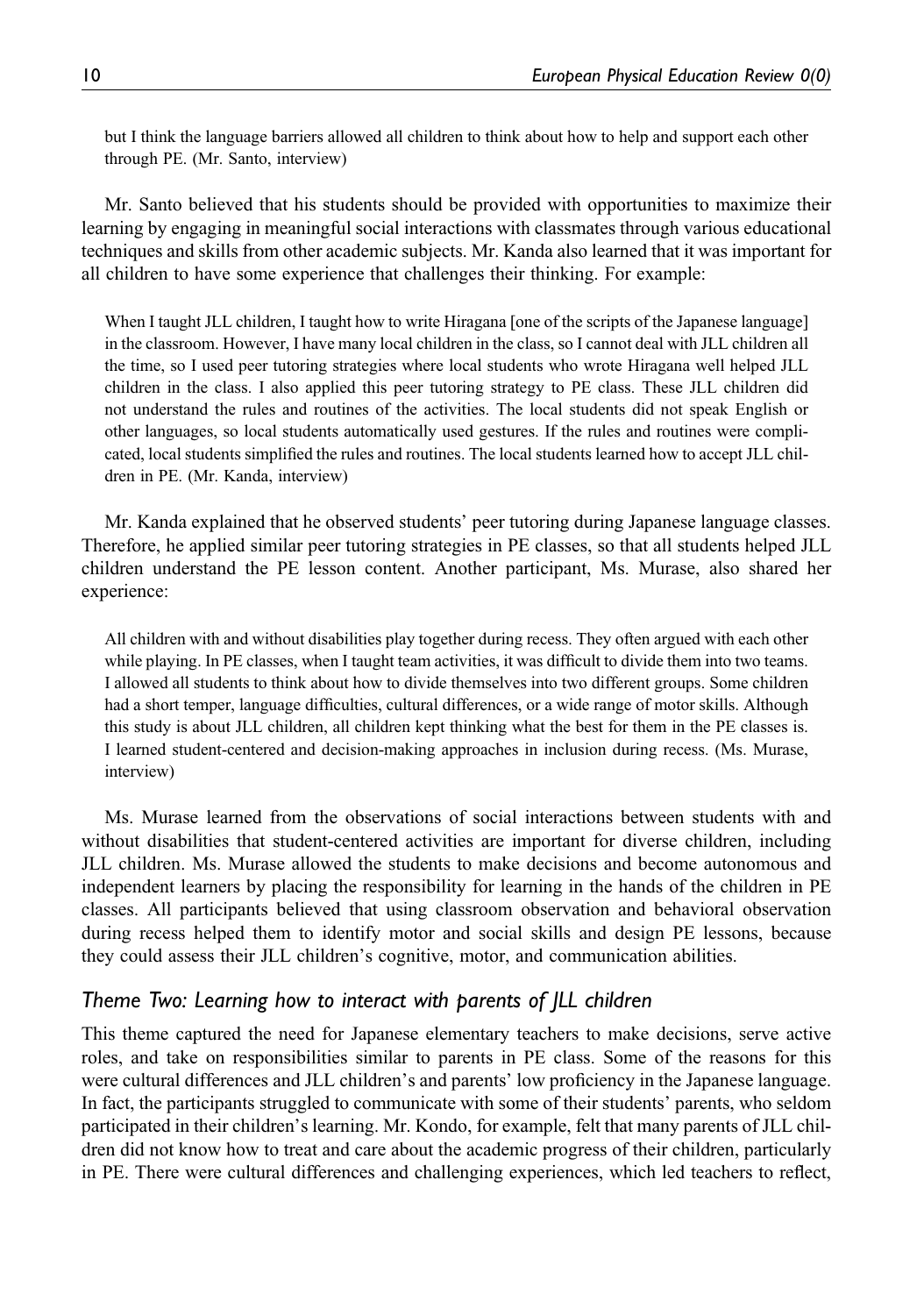work hard, and emotionally invest themselves in teaching PE; however, this resulted in Japanese elementary teachers being positioned in uncomfortable situations. For example, when Mr. Kanda had swimming lessons in PE classes, miscommunication with the parents of JLL children appeared. He said:

In PE in Japan, swimming is a part of the public school curriculum. I had a boy from the Philippines and had to explain to him about safety issues, concerns, and prevention. The boy did not want to participate in swimming classes. He did not do well in the swimming classes and other classmates were having fun in the pool, so no one could help him. It seems that he also did not tell his mother what he should bring and what he does in swimming, so he forgot to bring bathing suits, towels, and so on. I could not figure out what was happening in his family. I was frustrated and did not know what to do or how to deal with the parents of JLL children. (Mr. Kanda, interview)

Mr. Kanda regretted that he did not use communication strategies to support JLL parents' involvement in PE classes. He also felt that there were a few factors that influenced parents' involvement, including Japanese language proficiency, financial resources, and time. Additionally, Mr. Shirota discussed grading issues and concerns for JLL children:

When I assessed and evaluated the JLL children, I did not give any grades to them. Because the assessments were written in Japanese, the JLL children could not follow the directions. I explained to the parents. It did not mean that the JLL children did not try, and I gave grades for motor skill competency in PE, but I could not evaluate several components of knowledge of sport rules and routines because of language difficulty. I wrote comments to the parents of JLL children, but they did not respond, so it seems that they did not understand. I think I should discuss with the parents of JLL children before the PE classes begin. (Mr. Shirota, interview)

Mr. Shirota explained that he should follow the PE performance standards and the prescribed course of study regardless of children's academic backgrounds. He felt that he should treat all children equally, whether they met the PE performance standards or not. Mr. Hori used a communication tool called Pocket Talk, which is a multi-sensory, two-way translation device for communicating with parents. As an elementary school teacher, he was required to conduct home visits and meet the parents of all children. He said:

It was important to have a home visit and I used Pocket Talk when I had conversations with the parents. I believe that it was difficult when I discussed about health insurance, habits, and child behaviors. It was a great experience and I learned how to handle the JLL children from the parents. Home visits were the only way to find and promote inclusive PE for all children. I was trying to meet JLL children's needs and design effective PE lessons for them. (Mr. Hori, interview)

Mr. Hori explained that although it was challenging to communicate with the parents of JLL children, a home visit was an efficient way to identify JLL children's motor competencies and design inclusive PE lessons. The participants felt that although JLLs' parents had language barriers and struggled to have efficient communication in Japanese, they also lacked resources (e.g. experience, know-how, and education) to provide and support the academic achievement of their children. Therefore, the school climate needs to be more welcoming, facilitate parental access to the school, and develop positive relationships with JLL parents.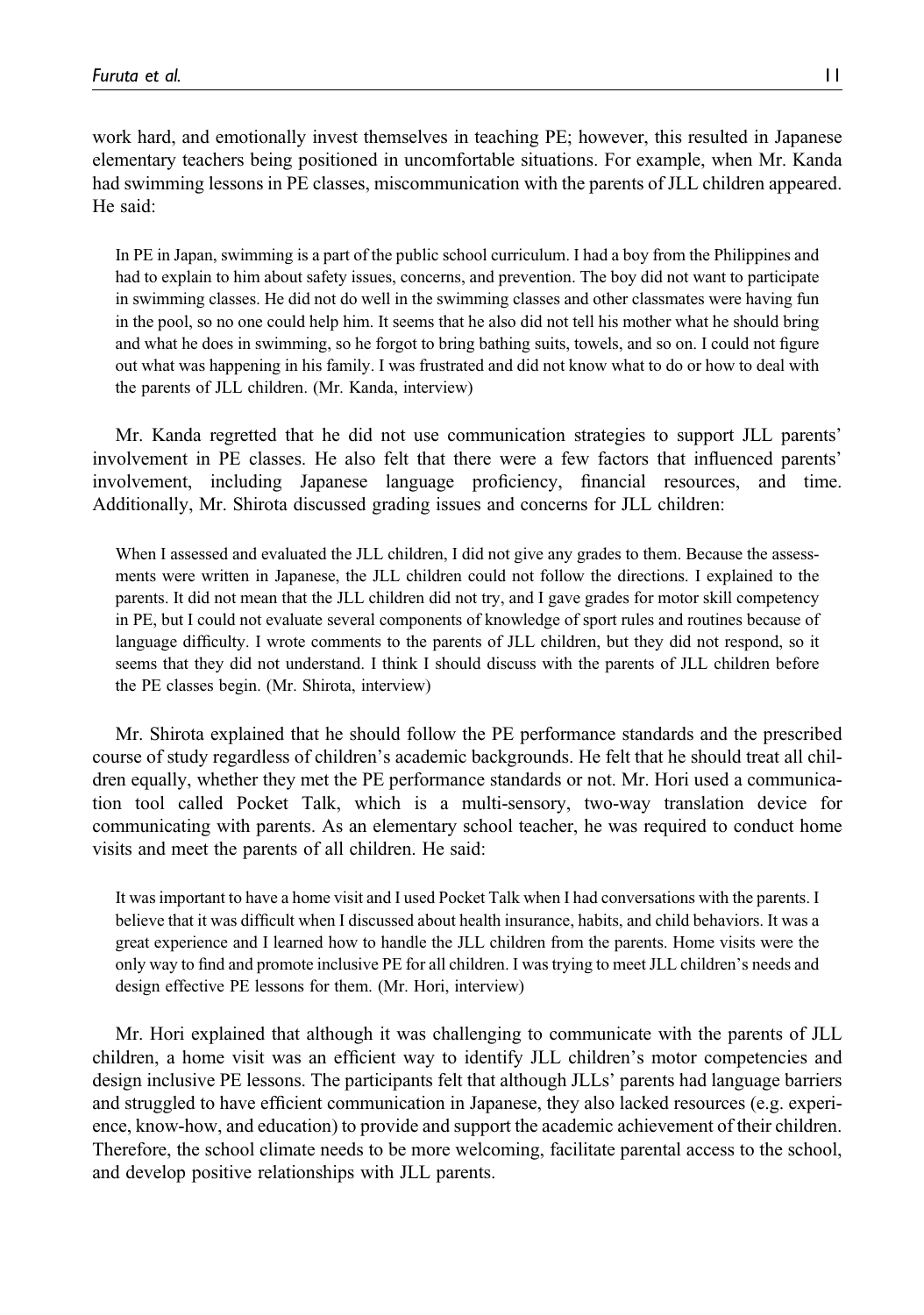# Theme three: Accommodating JLL children's cultural and behavioral differences in PE

The Japanese elementary teachers believed that it was important to let all children know about concepts of safe activities in PE. One of the issues they raised was that Japanese elementary teachers were not familiar with the religious habits and practices related to JLL children's backgrounds. For example, some JLL children wore earrings for religious reasons and were unable to take them off when they participated in PE. Many schools have a policy against wearing earrings or other jewelry during PE lessons for safety reasons. Mr. Kanda explained:

I had a JLL girl from Nepal who could not remove her earring because of religious reasons. I had concerns for her safety as well as hygiene practices. I shared my concerns to administrators in the school. Unfortunately, she could not participate in some activities and lessons. She only observed and I had to mark her absent. (Mr. Kanda, interview)

Mr. Kanda was uncomfortable and uncertain regarding the cultural differences that represent hierarchy and power for the JLL children. He did not want to be ignorant of the cultural differences and religious beliefs when he taught PE. However, he could not think of alternative strategies to provide culturally relevant instruction for the JLL children. Ms. Murase also felt that there were cultural and behavioral differences of her JLL children. For example:

I had a Filipino boy in PE classes. I saw that he had his elbow on the floor while I was talking in the class. I felt that it was considered inappropriate and bad behavior in Japanese classes. However, it was acceptable in Filipino culture. This is a cultural and behavioral difference. Many Japanese elementary teachers want to control everything in their hands in the classes, so they struggled to accept cultural and behavioral differences. (Ms. Murase, interview).

Ms. Murase was concerned that cultural and behavioral differences created social tension with other classmates. Another participant (Ms. Arita) also found that her local (Japanese) children pointed out cultural and behavioral differences and gave corrective feedback to the JLL children (e.g. "sit down now") and said, "do it properly." Therefore, while she believed that it was important to make her own judgments about what is right and wrong, she also felt that she needed to respect JLL children's cultural and behavioral differences.

# **Discussion**

The purpose of the current study was to describe and explain Japanese elementary teachers' experiences teaching PE to JLL children in public schools. In Japanese elementary schools, there are no PE specialists, and all teachers are assigned to a classroom and need to teach all subject areas. This is beneficial because it allows the teachers to understand how their JLL students act in various academic subjects and their complex system of cultural values and ways of thinking. Columna and Lieberman (2011) suggested that teachers should use feedback or modeling strategies to help students make connections between their understanding in their primary language and what they are learning in a second language. It is also important to maintain clear communication between the teacher and language learner students; Sato and Hodge (2016) found that when there is a language barrier, PE teachers in the United States may position language learner children as academically inferior and powerless, potentially leading to further achievement gaps. Through using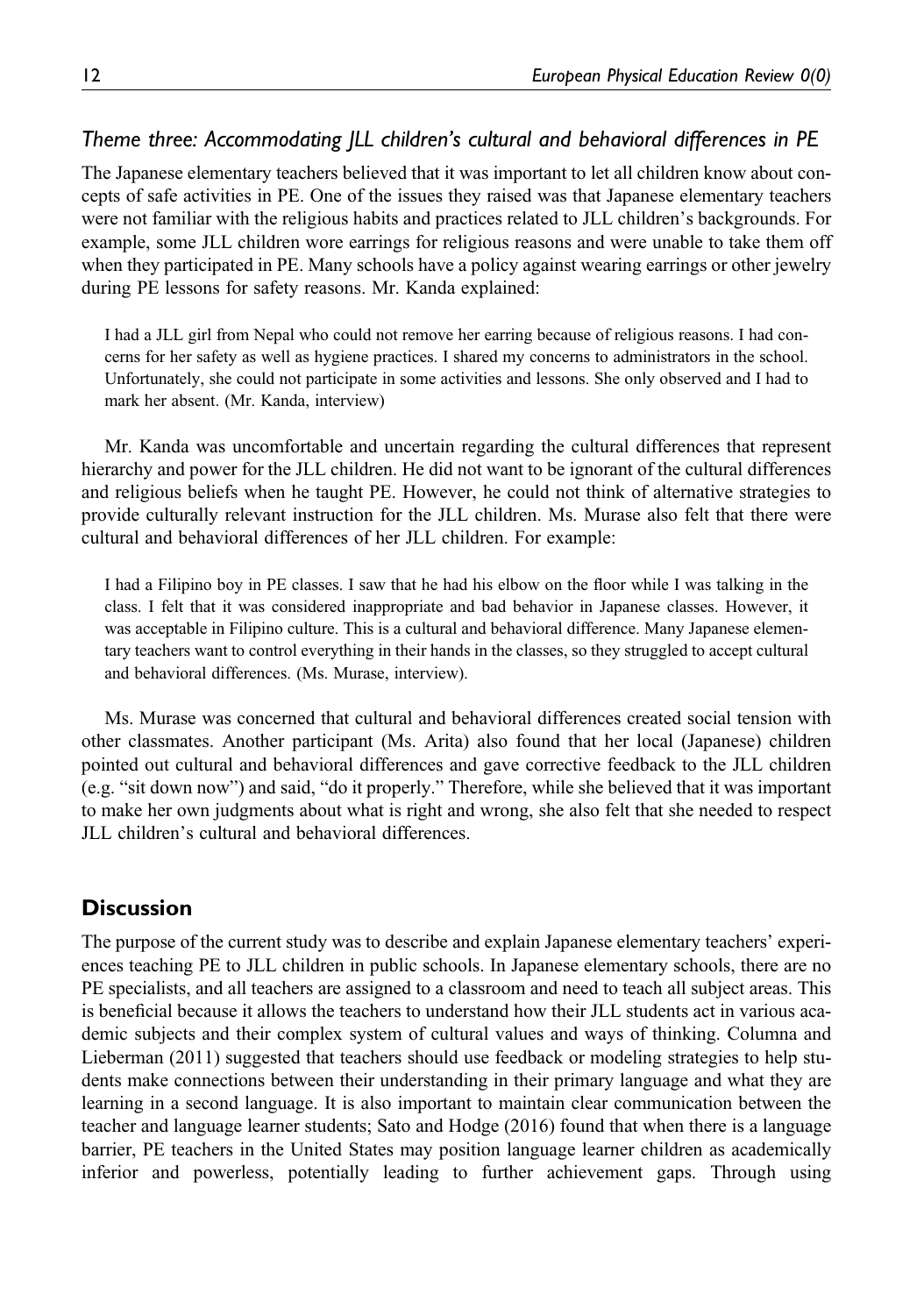developmentally appropriate and inclusive learning strategies, teachers can create an optimal environment in PE to promote interaction and opportunities for verbal and nonverbal communication to support language acquisition among students whose first language is not the community language (Samalot-Rivera et al., 2018).

When Japanese elementary teachers position themselves as less knowledgeable of PE pedagogy, they may not be able to express their views or fulfill their duty to provide the right answer (Duveen, 2001). Harré and Moghaddam (2003) explained that teachers' positionings were either positively or negatively influenced by pedagogical knowledge and skills (e.g. how effective teachers were on specific tasks) and performance style (i.e. how well teachers focus attention on the way JLL children learn and how the JLL children construct meaning and reality in Japanese within cross-cultural academic and social contexts). Therefore, they are obligated to gain pedagogical capacity (knowledge, skills, and lesson ideas) and style from other academic subjects or activities that contribute to teaching JLL children PE effectively. The teachers in this study believed that, for example, integrating ICT, Japanese writing, and social skill activities as sources of functional and age-appropriate motor skill development helped them design PE lessons (Mlinac and Feng, 2016) because they could have hands-on, inquiry-based PE lessons that bridge contextualized exploration of natural phenomena, motor activities, and communication of ideas in a variety of formats, including written, gesture, and oral forms. For example, ICT can significantly contribute to teachers' new ways of constructing themselves in PE classes that may lead to their professional and personal growth in teaching and learning for JLL children in PE (Tearle and Golder, 2008). The use of digital content as additional visual learning aids for feedback and analysis of motor skills can help JLL children and teachers minimize miscommunication and language barriers (Tearle and Golder, 2008). The Japanese elementary teachers also often used student-centered teaching, peer tutoring, and communication strategies that are used in other classes, while also applying requisite knowledge, skills, and understanding for learning new PE lesson concepts (Russo et al., 2018). In positioning theory, student-centered classes allow JLL children to communicate and share their voices (see also Kayi-Aydar, 2014), so that Japanese and JLL children produce interactive positioning that helps them better understand each other's positions (Andreouli, 2010). All children bring their existing practices (ways of talking, thinking, and acting) constituted through gender, class, race, ethnicity, and peer status (Lewis, 1996). Such differences closely interact with how children position themselves and are positioned by others. When the JLL children have limited access to peer interactions in PE, they have fewer opportunities for language learning (Kayi-Aydar, 2014) and it is more difficult for them to understand the meaning of lessons and switch or translate between new and past PE discourse through interacting with classmates (Sato and Hodge, 2016).

Some elementary teachers expressed their concerns about communication and collaboration with parents who are not familiar with Japanese schools or culture or who are not proficient in the Japanese language (see also Chen et al., 2008). They explained that the parents of JLL children were not sufficiently familiar with the Japanese school system and struggled to provide effective academic support to their children. There is also a lack of language translation support, so Japanese teachers tend to treat the JLL children differently (i.e. as foreigners). Therefore, it depends on teachers' positioning whether they can lead to more and better language acquisition experiences or to fewer and poorer such experiences for parents (Kayi-Aydar, 2012). Following Chen et al. (2008), Japanese elementary teachers should respect JLL children's academic backgrounds, including past and new learning in PE, and seek pedagogical strategies to enable JLL children to obtain good results in PE (see also Aguado et al., 2003).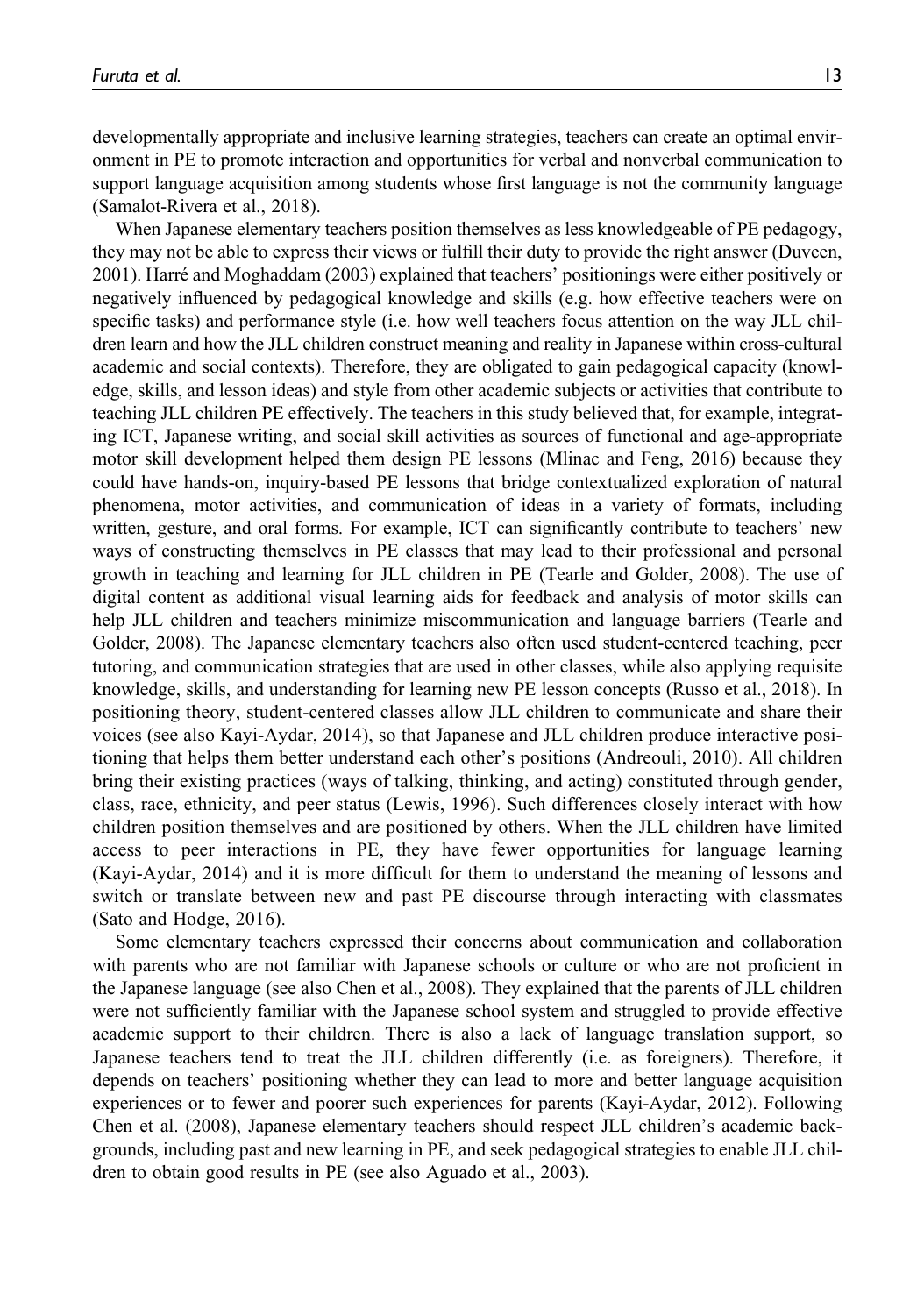In Japan, elementary school teachers expect parents of elementary school children to be teachers' partners. Therefore, Japanese schools have home visits (katei houmon), where classroom teachers visit their students' homes to have discussions with parents about school concerns, children's talents and abilities, and children's safety, including PE (Jabar, 2010). This study found that several teachers used problem-solving approaches (online translation tools such as Google Translate or Pocket Talk) to communicate with the parents of JLL children and learn how to make intelligent guesses as to what an appropriate translation should be (Harré and van Langenhove, 1999; Vidhayasai et al., 2015). Although online translation tools do not produce a perfect translation (mismatch of word-for-word translation and sense-for-sense translation) of the oral conversation and communication between Japanese teachers and parents of the JLL children, the Japanese teachers began to develop strategies to negotiate and interpret the meaning of the translations (see also Vidhayasai et al., 2015). By using such tools to engage parents, teachers can position parents in certain roles (e.g. that of someone who makes a positive and lasting impact on their child's learning), a kind of other-positioning in positioning theory (Davies and Harré, 1990).

This study found that the Japanese elementary teachers we studied had teaching frustrations in handling cultural differences (religious and behavioral differences) and the potential effect these could have on JLL children's learning outcomes in PE. Teachers had a tendency toward positive self-esteem and high standards in the sense of their expectation of excellence and accomplishments by JLL children in PE (see also Nilsson et al., 2008). In terms of positioning, when the JLL children adhered to traditional cultural or religious practices and/or demonstrated their own cultural habits and behaviors, the teachers positioned the children as invisible members of the learning group (Kay, 2006). This means that the teachers viewed the practice of teaching from a particular social and cultural position (that of Japan). Teachers define good teaching for themselves, and based on that, they make their own decisions for pedagogical actions (Harré and van Langenhove, 1999). According to Lapinski and Rimal (2005), teachers value their own social and cultural norms, which are rules and expectations of behaviors based on shared beliefs developed by a collective approach, such as that of Japanese teachers within the elementary schools. Olive (2014) explains that teachers bring their own emic perspectives, which capture their own interpretations of school systems, and interpret cultural and professional experiences within a particular group or culture. In contrast, teachers struggle to understand and encompass etic perspectives that view the JLL child's behaviors (in two or more cultures) from outside of a particular system (Pike, 1967). Therefore, when they find the JLL children act and behave differently, the teachers may begin to judge the behaviors of the JLL children as inappropriate or unacceptable. Forsyth and O'Boyle (2012) also explain that when teachers have high ideals of children's learning outcomes, they tend to reflect on their own teaching as successful rather than as a failure. Teachers who try to seek teaching improvements and respect children's backgrounds can express more self-reflective thoughts of happiness due to helping the children (Forsyth and O'Boyle, 2012).

## Recommendations and conclusions

The results of this study describe and explain Japanese elementary teachers' teaching experiences, including finding PE lesson ideas, interacting with parents of JLL children, and understanding cultural and behavioral differences in PE. The following recommendations are intended to enhance the quality of pedagogical experiences in teaching JLL children in PE for elementary classroom teachers.

First, teachers need to gain specialized knowledge and skills in order to design PE lessons that help JLL children understand and interpret teaching–learning environments.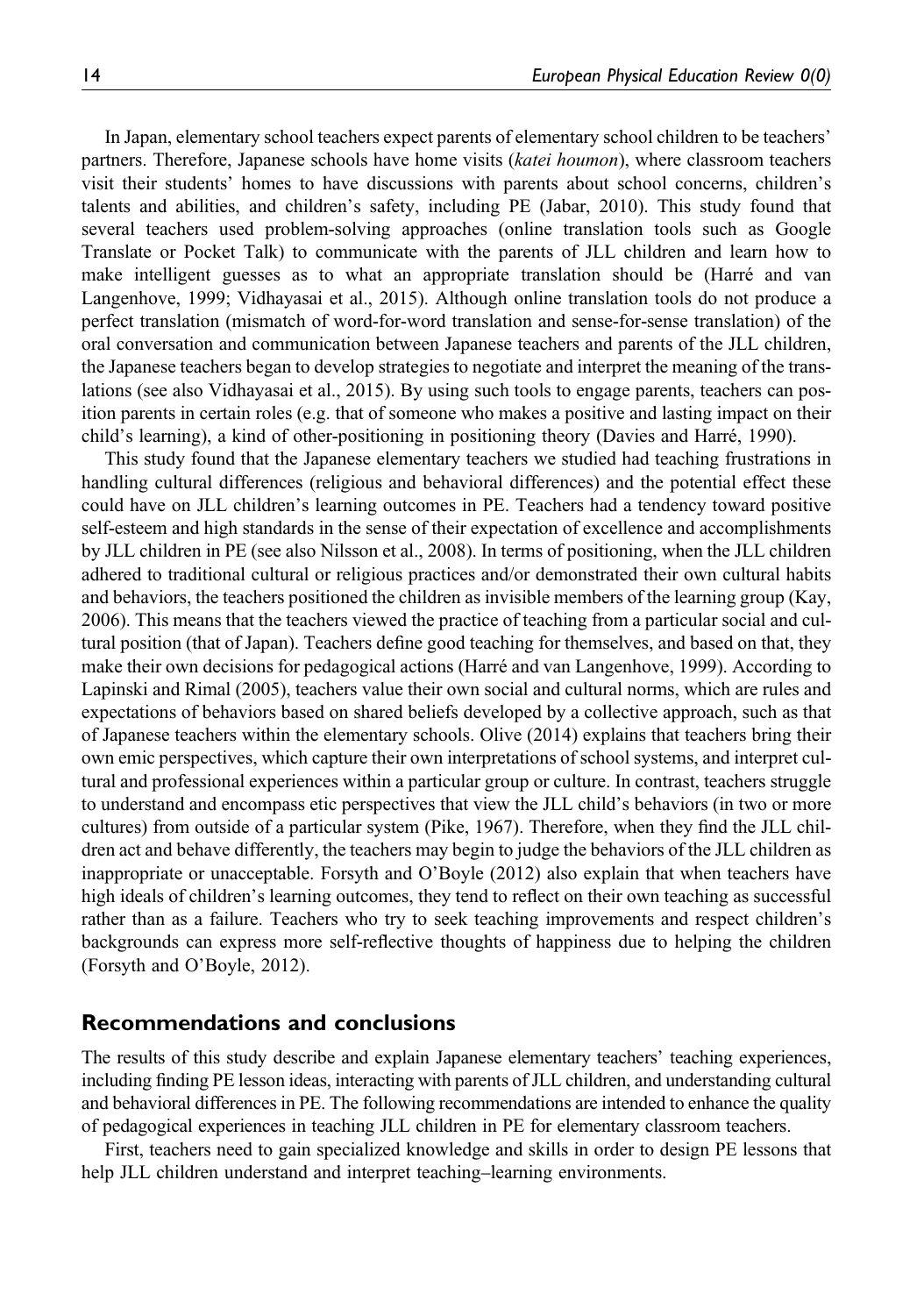Japan is known for a collaborative approach to professional development called "lesson study" (jugyo kenkyu in Japanese), which is also adopted in the PE curriculum for elementary school teachers in Japan (Sato et al., 2020a, 2020b). Lesson study is a well-organized professional development opportunity that has emerged in Japan for in-service teachers (Saito, 2012) and has played an important role for elementary school teachers in Japan who are not licensed to teach a specific subject area, such as PE. Through the lesson study approach in PE, teachers may be able to understand how best to position JLL children and develop inclusive PE content so that they can understand how they influence pedagogical actions for JLL children.

Second, we suggest that schools and teachers should develop an open-door policy for immigrant parents, and the parents should be encouraged to visit the school as much as possible (Ozmen et al., 2016). Elementary teachers need to work effectively with the parents of JLL children. For example, teachers need to discuss good character traits, safe physical activity practices, and healthy eating habits with parents (Sato et al., 2020a, 2020b). Furthermore, teachers may need to communicate with parents if their children have injuries, illness, or other incidents during PE class (Kojima and Aino, 2018). Therefore, an open-door policy would enable parents to have regular contact with the school and develop home–school relationships. In order to ensure safe physical activities for JLL children, schools and teachers should try to bring in diverse speakers who speak the children's native languages and can serve as Japanese translators for the parents of JLL children if possible (Tebben, 2017), so that the parents of JLL children understand the importance of PE, which will help the JLL children receive appropriate instruction and support at home.

Lastly, in order to increase teachers' cultural and behavioral awareness of JLL children and their backgrounds, service learning is a useful tool that could be utilized by Japanese teachers as it provides them with both a general and concrete foundation about how to make sense of differences and social justice (Renner et al., 2004). For example, observing inclusive youth sport team practices (local and JLL children) and talking with coaches in the community may be a useful way to develop and promote service learning in pedagogical methodology in PE (Capella-Peris et al., 2019). In this way, Japanese elementary teachers can meet the community's needs and self-reflect on their teaching experiences in order to gain a deeper understanding of PE content so that they may be able to raise their level of multicultural consciousness and demonstrate their ability to negotiate and form partnerships with JLL children in the school environment and community (Brown and Howard, 2005).

We conclude that the present study not only contributes to our understanding of teaching PE for JLL children, but also helps us explore how to communicate and work with the parents of JLL children. Studying elementary teachers' positioning in teaching JLL children in the Japanese PE context is a unique addition to the PE literature. Positioning theory holds much potential for exploring a wide range of academic, social, and cross-cultural phenomena in teaching language learners in PE research. The potential for exploring Japanese teachers' ethics is important and high, because positioning theory focuses analytical attention on values in PE between teachers, students, and parents (Lönngren et al., 2021). This study also sees potential for combining emotional positioning with the development of pedagogical strategies to enhance student learning in PE in the future. We are currently developing online professional development modules (how to include emotional positioning through teaching cognitive, affective, and psychomotor domains) with the Japanese elementary teachers in this study. We hope teachers (not only from Japan, but also from other Asian countries) who are facing similar challenges can build capacity, expertise, and knowledge to improve the teaching of language learners in PE.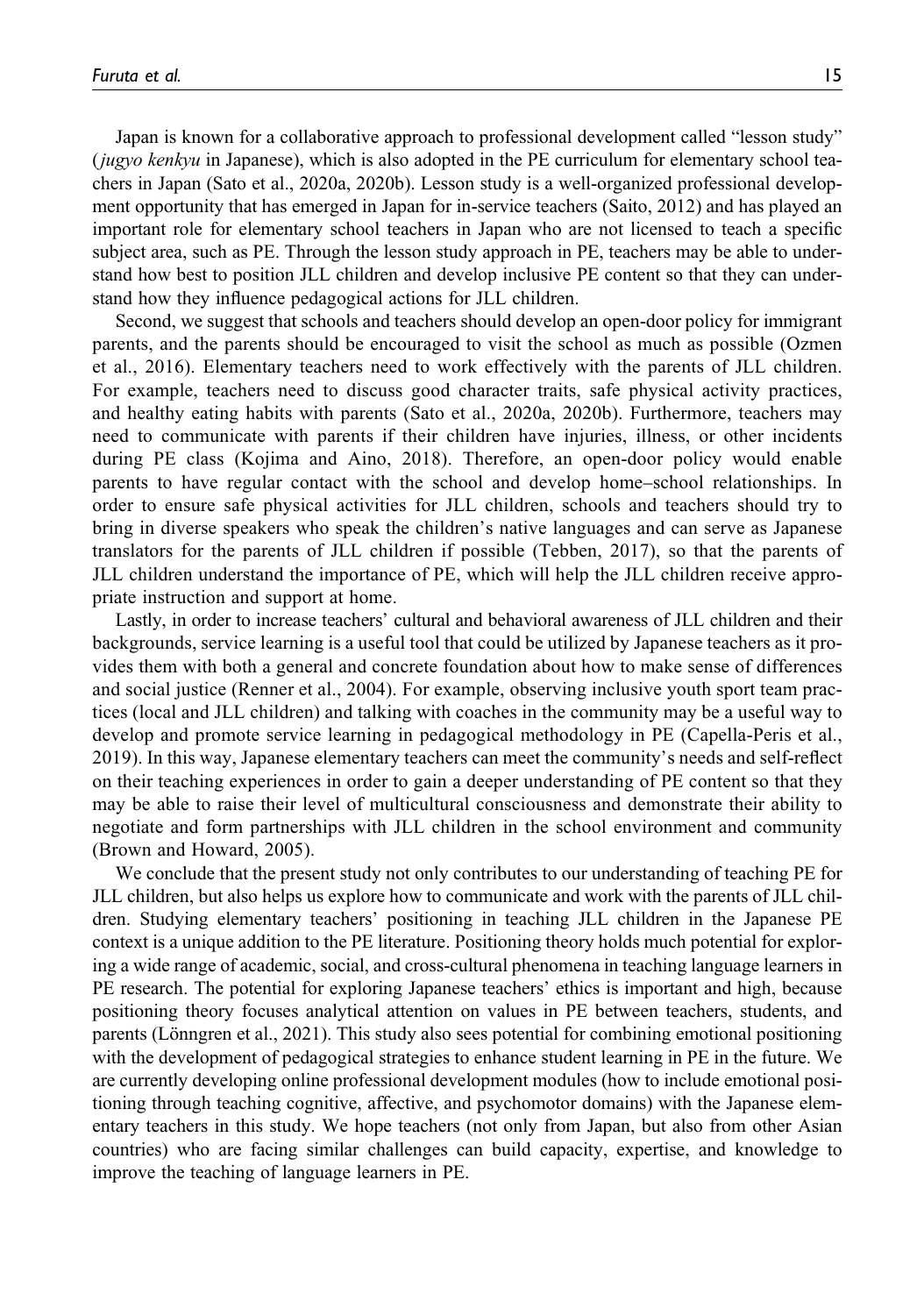#### Declaration of conflicting interests

The authors declared no potential conflicts of interest with respect to the research, authorship, and/or publication of this article.

## Funding

The authors disclosed receipt of the following financial support for the research, authorship, and/or publication of this article: This work was supported by the grant of the Japan Science and Technology Agency Supporting for Pioneering Research Initiated (JST SPRING Grant No. JPMJSP2124).

## ORCID iDs

Yu Furuta **b** <https://orcid.org/0000-0001-8515-9616> Takahiro Sato <https://orcid.org/0000-0003-3358-0809> Ryan T Miller **b** <https://orcid.org/0000-0001-8556-1859>

### References

Abedi J and Gándara P (2006) Performance of English language learners as a subgroup in large-scale assessment: Interaction of research and policy. *Educational Measurement: Issues and Practice* 25(4): 36–46.

- Aguado T, Ballesteros B and Malik B (2003) Cultural diversity and school equity: A model to evaluate and develop educational practices in multicultural education contexts. Equity  $\&$  Excellence in Education 36(1): 50–63.
- Andreouli E (2010) Identity, positioning and self-other relations. Papers on Social Representations 19(1): 14.1–14.13.
- Banville D, Desrosiers P and Genet-Volet Y (2000) Translating questionnaires and inventories using a crosscultural translation technique. Journal of Teaching in Physical Education 19(3): 374–387.
- Boeije HR (2010) *Analysis in Qualitative Research*. London, UK: Sage Publications.
- Brewerton P and Millward L (2001) Organizational Research Methods: A Guide for Students and Researchers. London, UK: Sage.
- Brown EL and Howard BR (2005) Becoming culturally responsive teachers through service-learning: A case study of five novice classroom teachers. Multicultural Education 12(4): 2–8.
- Capella-Peris C, Gil-Gomez J and Chiva-Bartoll O (2019) Innovative analysis of service-learning effects in physical education: A mixed method approach. Journal of Teaching in Physical Education 39(1): 1–28.
- Chen CT, Kyle DW and McIntyre E (2008) Helping teachers work effectively with English language learners and their families. School Community Journal 18(1): 7–20.
- Columna L and Lieberman L (2011) Promoting Language Through Physical Education: Using Sign Language and Spanish to Engage Everyone. Champaign, IL: Human Kinetics.
- Columna L, Senne TA and Lytle R (2009) Communicating with Hispanic parents of children with and without disabilities. Journal of Physical Education, Recreation, & Dance 80(4): 48–54.
- Davies B and Harré R (1990) Positioning: The discursive production of selves. Journal for the Theory of Social Behaviour 20(1): 43–64.
- de Munck V (2000) Culture, Self, and Meaning. Long Grove, IL: Waveland Press.
- DiCicco-Bloom B and Crabtree BF (2006) The qualitative research interview. *Medical Education* 40(4): 314–321.
- Duveen G (2001) Representations, identities, resistance. In: Deaux K and Philogène G (eds) Representations of the Social: Bridging Theoretical Traditions. Oxford: Blackwell, pp.257–270.
- Forsyth DR and O'Boyle EH (2012) Ethics position theory and unethical work behavior. In: Forsyth D (ed) Making Moral Judgements: Psychological Perspectives on Morality, Ethics, and Decision-Making. New York: Taylor & Francis, pp.221–236.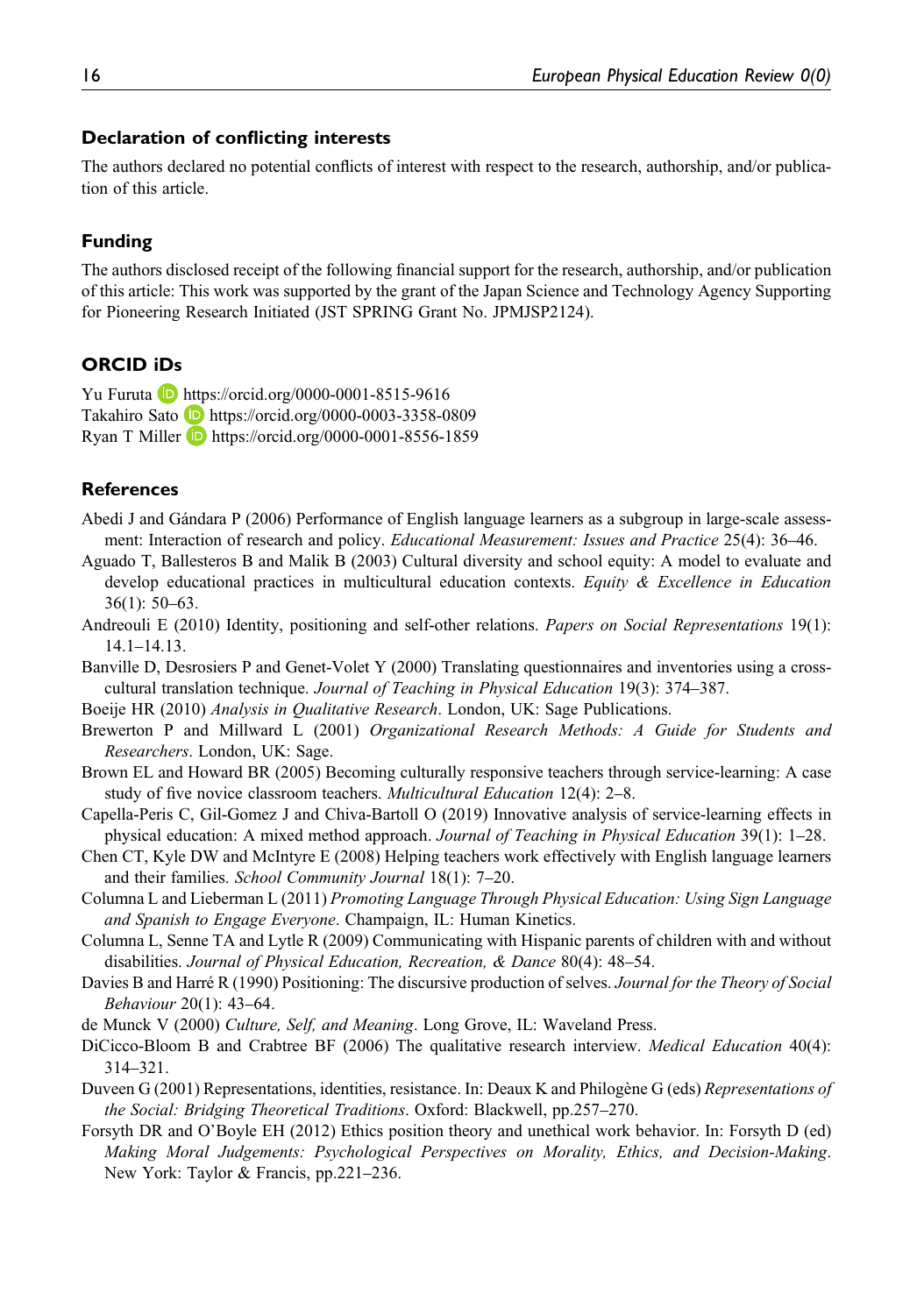- Glaser B and Strauss A (1967) The Discovery of Grounded Theory: Strategies for Qualitative Research. Mill Valley, CA: Sociology Press.
- Government of Ireland (1999) Primary School Curriculum Physical Education. Available at: [https://www.](https://www.curriculumonline.ie/getmedia/ca8a385c-5455-42b6-9f1c-88390be91afc/PSEC05_Physical-Education_Curriculum.pdf) [curriculumonline.ie/getmedia/ca8a385c-5455-42b6-9f1c-88390be91afc/PSEC05\\_Physical-Education\\_](https://www.curriculumonline.ie/getmedia/ca8a385c-5455-42b6-9f1c-88390be91afc/PSEC05_Physical-Education_Curriculum.pdf) [Curriculum.pdf](https://www.curriculumonline.ie/getmedia/ca8a385c-5455-42b6-9f1c-88390be91afc/PSEC05_Physical-Education_Curriculum.pdf) (accessed 1 March 2022).
- Graham S, Macfadyen T and Richards B (2012) Learners' perceptions of being identified as very able: Insights from modern foreign languages and PE. Journal of Curriculum Studies 44(3): 323–348.
- Harré R and Moghaddam FM (2003) The Self and Others: Positioning Individuals and Groups in Personal, Political and Cultural Contexts. Westport CT: Praeger.
- Harré R and van Langenhove L (1999) The dynamics of social episodes. In: Harré R and van Langenhove L (eds) Positioning Theory: Moral Contexts of Intentional Action. Oxford, UK: Blackwell, pp.1–13.
- Hastie P and Glotova O (2012) Analysing qualitative data. In: Armour K and Macdonald D (eds) Research Methods in Physical Education and Youth Sport. London: Routledge, pp.309–320.
- Hatta T, Kawakami A and Tamaoka K (1998) Writing errors in Japanese kanji: A study with Japanese students and foreign learners of Japanese. Reading & Writing 10(3): 457–470.
- Hermans HJM (2001) The dialogical self: Toward a theory of personal and cultural positioning. Culture and Psychology 7(3): 243–281.
- Hodge SR, Sato T, Mukoyama T, et al. (2013) Development of the physical educators' judgments about inclusion instrument for Japanese physical education majors and an analysis of their judgments. *International* Journal of Disability, Development and Education 60(4): 332–346.
- Hollway W (1984) Gender difference and the production of subjectivity. In: Henriques J, Hollway W, Urwin C, Venn C and Walkerdine V (eds) Changing the Subject: Psychology, Social Regulation and Subjectivity. London, England: Methuen, pp.227–263.
- Immigration Services Agency of Japan (2019) Nyukanhou oyobi houmushou secchihou kaisei ni tsuite Available at:<https://www.moj.go.jp/isa/content/930001399.pdf> (accessed 30 November 2021).
- Jabar MA (2010) How do Japanese school promote parental involvement? International Journal of Social Sciences and Humanity Studies 2(1): 91–98.
- Jones RA (2001) Direct perception and symbol forming in positioning. Journal for the Theory of Social Behaviour 29(1): 37–58.
- Kay T (2006) Daughters of Islam. International Review for the Sociology of Sport 41(3–4): 357–373.
- Kayi-Aydar H (2012). Negotiating Power in the ESL Classroom: Positioning to Learn (Doctoral Dissertation, The University of Texas, Austin, USA).
- Kayi-Aydar H (2014) Social positioning, participation, and second language learning: Talkative students in an academic ESL classroom. TESOL Quarterly 48(4): 686–714.
- Kayi-Aydar H (2015) Teacher agency, positioning, and English language learners: Voices of pre-service classroom teachers. Teaching and Teacher Education 45: 94–103.
- Kobayashi H and Tsuboya M (2021) Social resources and challenges related to the schooling and education of immigrant children at high schools in Japan. Journal of International Migration and Integration 22(1): 369–384.
- Kojima Y and Aino S (2018) River recreation for non-Japanese residents raising children in Japan: "Experiential learning through river recreation for parents on the school river" practice report. Bulletin of Aichi Shutoku University 8: 53–69.
- Lamb P (2016) Fostering a passion for languages through physical education. *Physical Education Matters* 11(1): 65–69.
- Lapinski MK and Rimal RN (2005) An explication of social norms. Communication Theory 15(2): 127–147.
- Lewis CC (1996) Beyond conflict resolution skills: how do children develop the will to solve conflicts at school? In: Killen M (ed) New Directions in Child Development: Vol. 73. Children's Autonomy, Social Competence, and Interactions with Adults and Other Children: Exploring Connections and Consequences. San Francisco, CA: Jossey-Bass, pp.91–106.
- Li XY and Umemoto K (2010) Toward an integrated approach to teaching Japanese language and culture: A knowledge perspective. Intercultural Communication Studies 19(2): 285–299.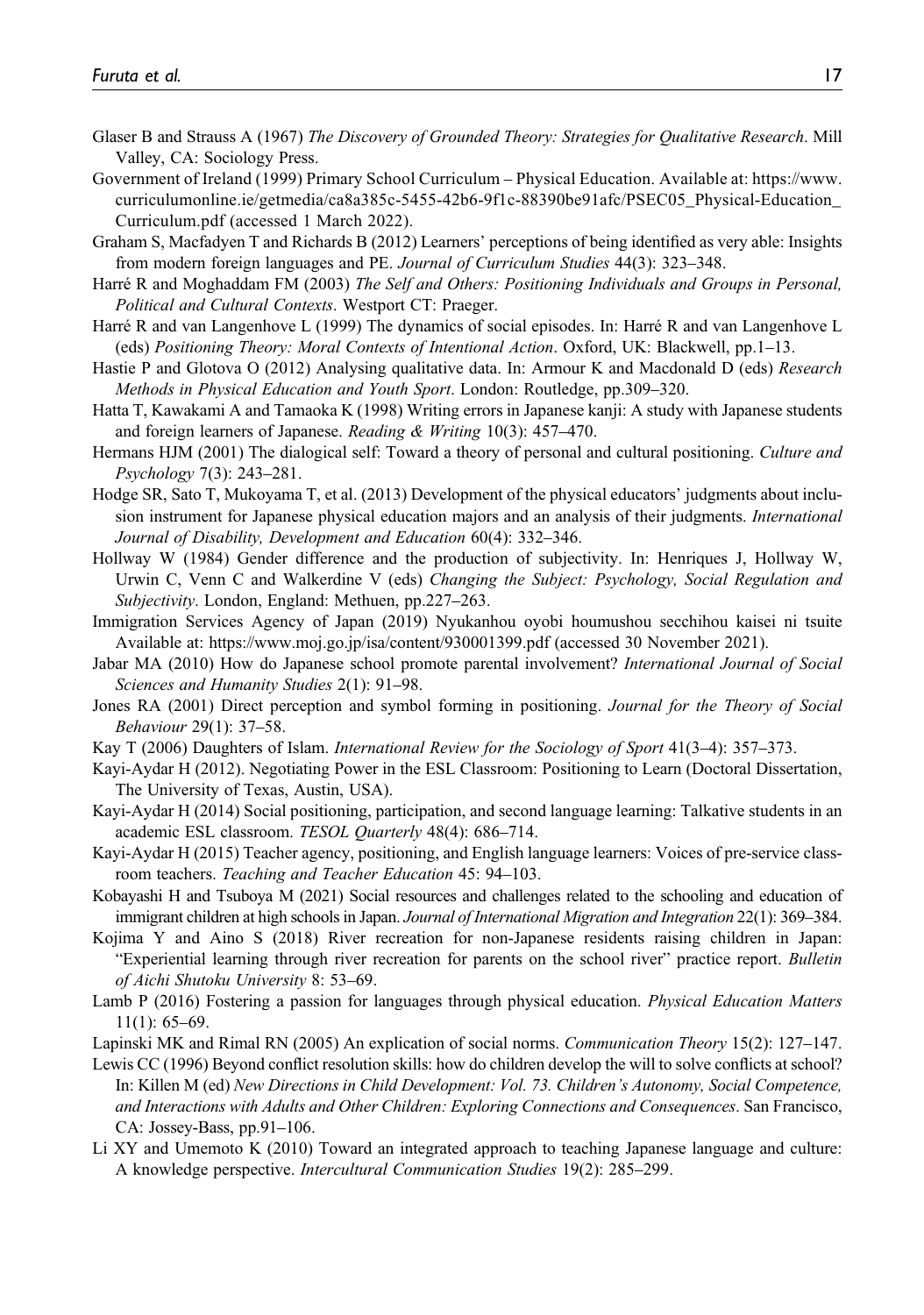- Lönngren J, Adawi T and Berge M (2021) Using positioning theory to study the role of emotions in engineering problem solving: Methodological issues and recommendations for future research. Studies in Engineering Education 2(1): 53–79.
- McVee MB, Baldassarre M and Bailey N (2004) Positioning theory as lens to explore teachers' beliefs about literacy and culture. In: Fairbanks CM, Worthy J, Maloch B, Hoffman JV and Schallert DL (eds) 53rd National Reading Conference Yearbook. Oak Creek, WI: National Reading Conference, pp.281–295.
- Meho LI (2006) E-mail interviews in qualitative research: A methodological discussion. *Journal of the* American Society for Information Science and Technology 57(10): 1284–1295.
- Merriam SB (1998) Qualitative Research and Case Study Applications in Education. San Francisco, CA: Jossey Bass.
- Ministry of Education, Culture, Sport, Science, and Technology (2020) Kikoku•gaikokujin jidou seito tou no genjo ni tsuite. Available at: [https://www.mext.go.jp/a\\_menu/shotou/clarinet/genjyou/1295897.htm](https://www.mext.go.jp/a_menu/shotou/clarinet/genjyou/1295897.htm) (accessed 13 September 2021).
- Mlinac ME and Feng MC (2016) Assessment of activities of daily living, self-care, and independence. Archives of Clinical Neuropsychology 31(6): 506–516.
- Nakai T and Metzler M (2005) Standards and practice for K–12 physical education in Japan. Journal of Physical Education, Recreation, & Dance 76(7): 17–22.
- Nilsson JE, Butler J, Shouse S, et al. (2008) The relationships among perfectionism, acculturation, and stress in Asian international students. Journal of College Counseling 11(2): 147–158.
- Olive JL (2014) Reflecting on the tensions between emic and etic perspectives in life history research: Lessons learned. Forum Qualitative Sozialforschung/ Forum: Qualitative Social Research 15: 2.
- Ozmen F, Akuzum C, Zincirli M, et al. (2016) The communication barriers between teachers and parents in primary schools. Eurasian Journal of Educational Research 66: 27–46.
- Patton MO (2002) *Qualitative Research and Evaluation Methods*. 3rd ed. Thousand Oaks, CA: Sage Publication.
- Pike KL (1967) Etic and emic standpoints for the description of behavior. In: Pike KL (ed) Language in Relation to a Unified Theory of the Structure of Human Behavior. Princeton, NJ: Mouton & Co, pp.37–72.
- Reeves J (2006) Secondary teacher attitudes toward including English-language learners in mainstream classrooms. Journal of Educational Research 99(3): 131–143.
- Renner A, Price L, Keene K, et al. (2004) Service learning, multicultural/antiracist education, and the social foundations of education: Weaving a cultural studies pedagogy and praxis in an accelerated teacher education program. Educational Studies 35(2): 137–157.
- Russo J, Russo T and Bragg LA (2018) Five principles of educationally rich mathematical games. Australian Primary Mathematics Classroom 23(3): 30–34.
- Saito E (2012) Key issues of lesson study in Japan and the United States: A literature review. Professional Development in Education 38(5): 777–789.
- Samalot-Rivera A, Treadwell S and Sato T (2018) Instructional strategies to consider when teaching Hispanic English language learners in physical education. Strategies 31(2): 26–30.
- Sato T (2012) Elementary physical education teachers' voices in teaching English language learner students. Future Focus Fall/Winter 33(2): 31–41.
- Sosa T and Gomez K (2012) Positioning urban teachers as effective: Their discourse on students. Education and Urban Society 44(5): 590–608.
- Sato T and Hodge SR (2016) Elementary physical education teachers' experiences in teaching English language learners. Education & Urban Society 48(3): 262–287.
- Sato T and Sutherland S (2013) Physical educators' experiences: Teaching secondary English language learners. International Journal of Human Movement Science 7(2): 1–24.
- Sato T, Walton-Fisette J and Kim I (2019) Elementary physical educators' positioning in teaching English language learners. European Physical Education Review 25(1): 203–220.
- Sato T, Ellison DW and Eckert K (2020a) Japanese elementary teachers' development of teaching physical education. Education 3–13 48(2): 147–162.